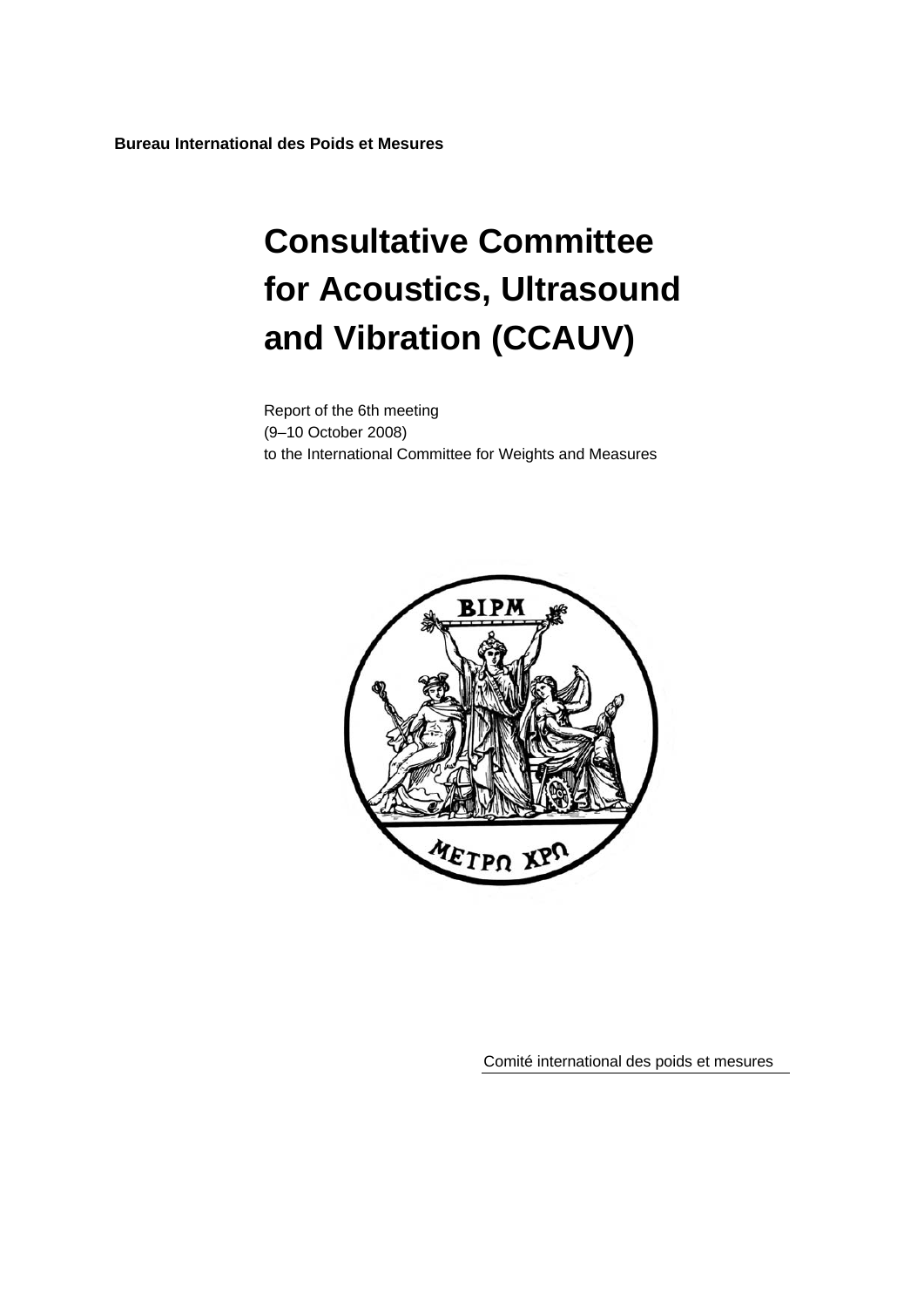Note:

Following a decision of the International Committee for Weights and Measures at its 92nd meeting (October 2003), reports of meetings of the Consultative Committees are now published only on the BIPM website and in the form presented here.

Full bilingual versions in French and English are no longer published.

Working documents for the meetings are listed at the end of the report and those which the Consultative Committee decides are for public use are also available on the website.

> A.J. Wallard, Director BIPM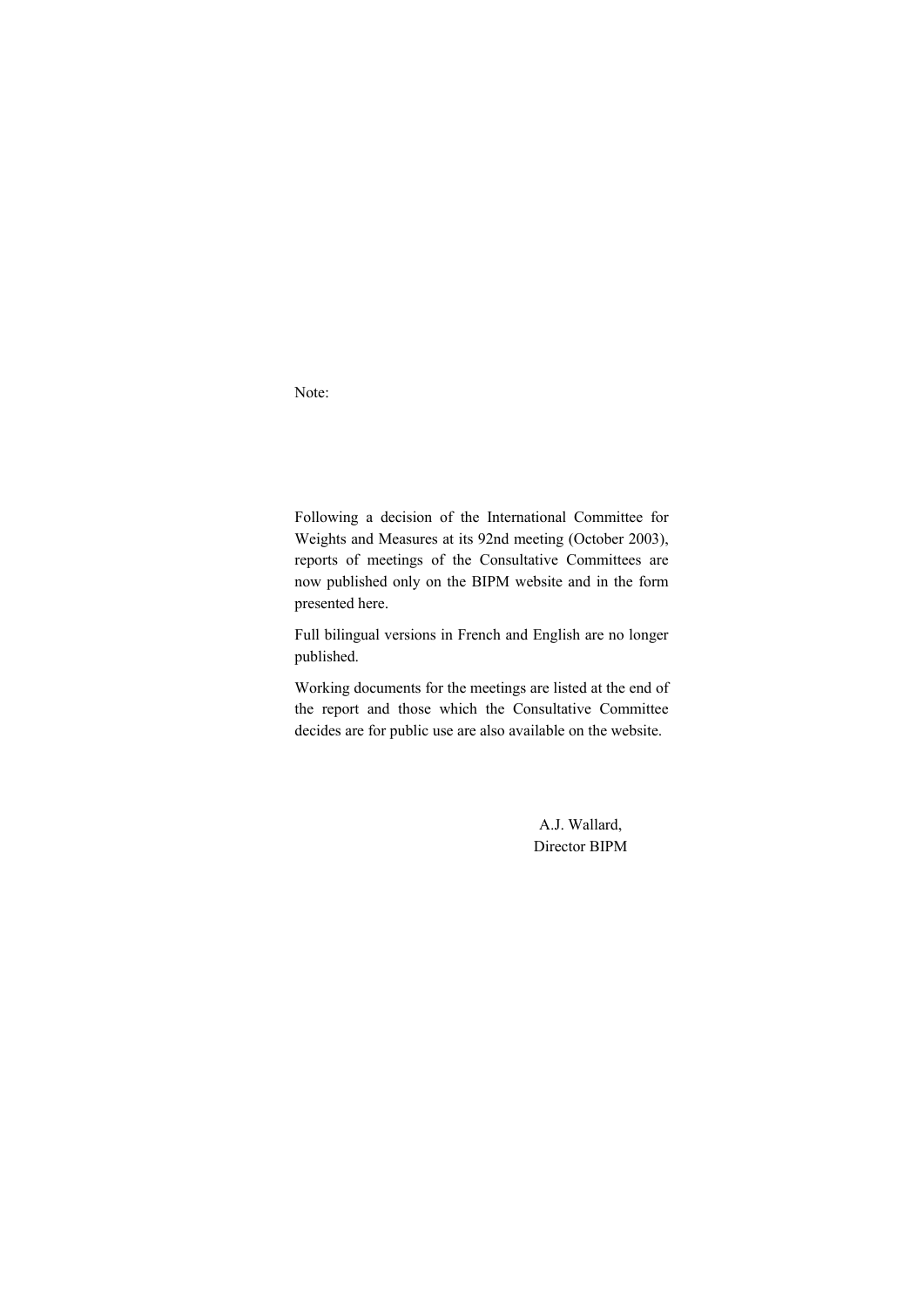# **LIST OF MEMBERS OF THE CONSULTATIVE COMMITTEE FOR ACOUSTICS, ULTRASOUD AND VIBRATION**

as of 9 October 2008

## **President**

Dr J. Valdés, member of the International Committee for Weights and Measures, Instituto Nacional de Tecnología Industrial, San Martín.

#### **Executive Secretary**

Dr P.J. Allisy-Roberts, International Bureau of Weights and Measures [BIPM], Sèvres.

#### **Members**

Central Office of Measures/Glówny Urzad Miar [GUM], Warsaw.

Centro Nacional de Metrología [CENAM], Querétaro.

- Conservatoire National des Arts et Métiers, Institut National de Métrologie [LNE-INM], La Plaine-Saint-Denis.
- D.I. Mendeleyev Institute for Metrology [VNIIM], Rostekhregulirovaniye of Russia, St Petersburg.
- Danish Institute of Fundamental Metrology [DFM], Danish Primary Laboratory for Acoustics [DPLA], Naerum.
- Instituto Nacional de Metrologia, Normalizaçao e Qualidade Industrial [INMETRO], Rio de Janeiro.
- Istituto Nazionale di Ricerca Metrologica [INRIM], Turin.
- Korea Research Institute of Standards and Science [KRISS], Daejeon.
- National Institute of Metrology [NIM], Beijing.
- National Institute of Standards and Technology [NIST], Gaithersburg.
- National Measurement Institute of Australia [NMIA], Lindfield.
- National Metrology Institute of Japan, National Institute of Advanced Industrial Science and Technology [NMIJ/AIST], Tsukuba.
- National Metrology Institute of South Africa [NMISA], Pretoria.
- National Physical Laboratory [NPL], Teddington.
- National Research Council of Canada [NRC], Ottawa.
- Physikalisch-Technische Bundesanstalt [PTB], Braunschweig.
- National Metrology Institute of Turkey/Ulusal Metroloji Enstitüsü [UME], Gebze-Kocaeli.
- The Director of the International Bureau of Weights and Measures [BIPM], Sèvres.

#### **Observers**

Agency for Science, Technology and Research [A\*STAR], Singapore.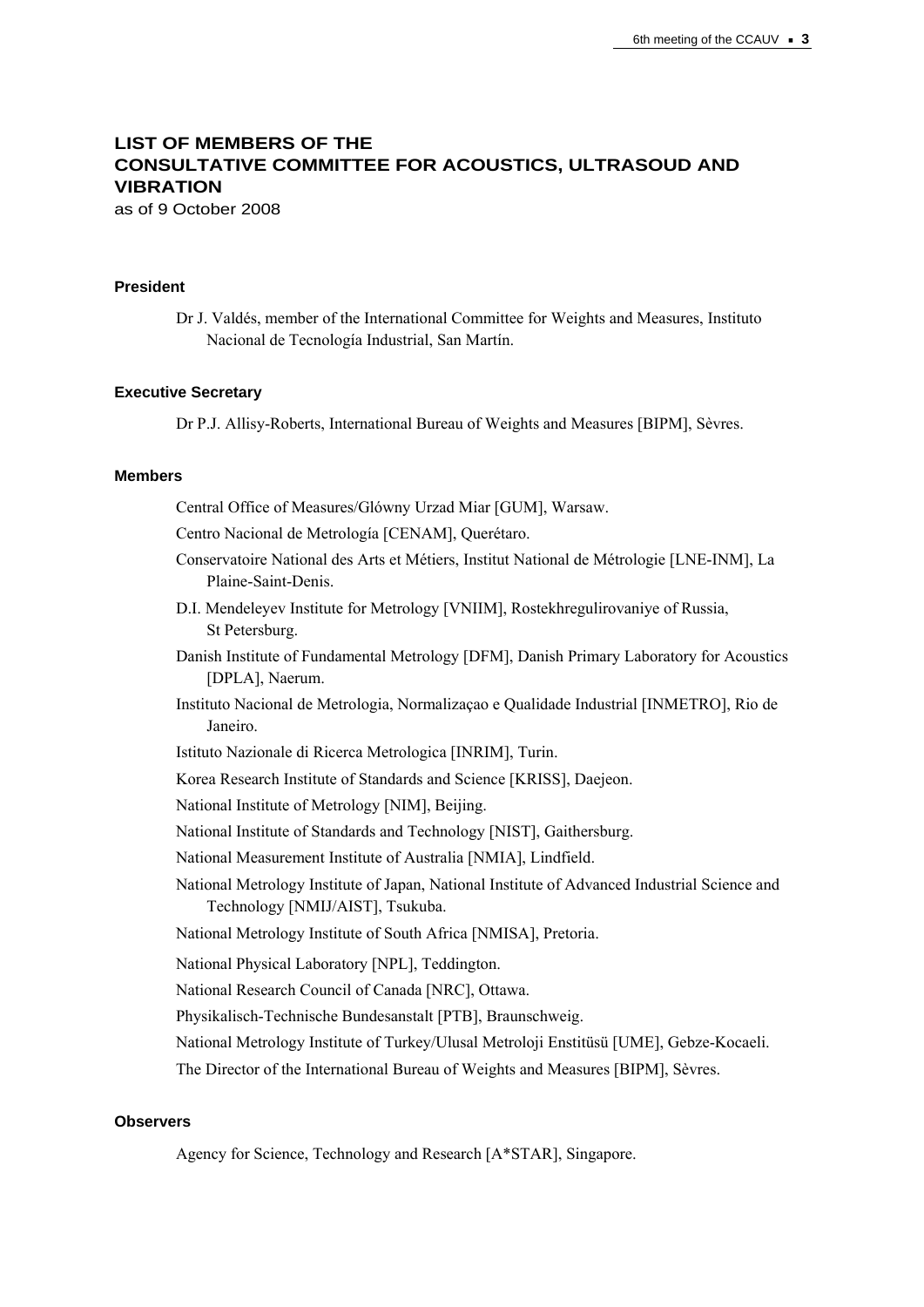Bulgarian Institute of Metrology [BIM], Sofia.

Bundesamt für Eich- und Vermessungswesen [BEV], Vienna.

Centro Español de Metrología [CEM], Madrid.

Czech Metrological Institute/Český Metrologický Institut [CMI], Brno.

Federal Office of Metrology [METAS], Bern-Wabern.

Institute for Physical, Technical and Radiophysical Measurements [VNIIFTRI], Rostekhregulirovaniye of Russia, Moscow.

Instituto Português da Qualidade [IPQ], Lisbon.

International Electrotechnical Commission [IEC].

International Organization for Standardization [ISO].

National Physical Laboratory of India [NPLI], New Delhi.

Nederlands Meetinstituut, Van Swinden Laboratorium [NMi-VSL], Delft.

Slovenský Metrologický Ústav/Slovak Institute of Metrology [SMU], Bratislava.

State Agency for Metrology and Technical Surveillance [SAMTS], Sofia.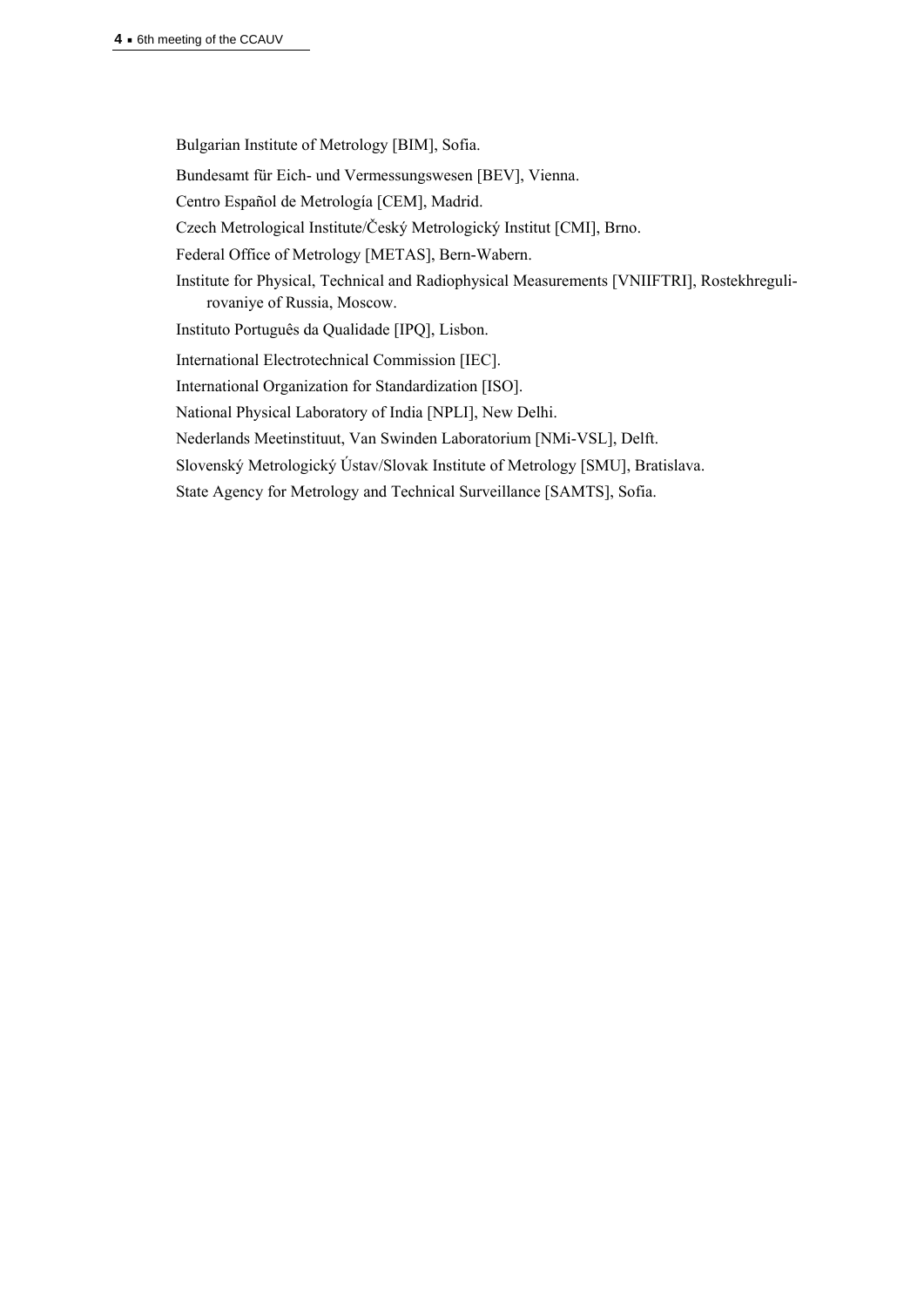## **1 OPENING OF THE MEETING; APPOINTMENT OF THE RAPPORTEUR; APPROVAL OF THE AGENDA**

The Consultative Committee for Acoustics, Ultrasound and Vibration (CCAUV)<sup>[\\*](#page-4-0)</sup> held its 6th meeting at the International Bureau of Weights and Measures (BIPM), Sèvres, on Thursday 9 and Friday 10 October 2008.

The following were present: Ph. Averlant (LNE-CMSI), R. Barham (NPL), T. Bruns (PTB), J.N. Durocher (LNE-INM), D. Dobrowolska (GUM), J.S. Echeverría-Villagómez (CENAM), S. Figueroa (DPLA), E. Frederiksen (DPLA), C. Guglielmone (INRIM), T. Kikuchi (NMIJ/AIST), C. Koch (PTB), H.-S. Kwon (KRISS), P. Narang (NMIA), V. Nedzelnitsky (NIST), R. Nel (NMISA), A. Paolero (Naval Undersea Warfare Center Newport), A. Pepelyshev (VNIIM), K. Rasmussen (DFM/DPLA), G. Ripper (INMETRO), S. Robinson (NPL), G. Silva-Pineda (CENAM), Q. Sun (NIM), U. Takashi (NMIJ/AIST), J. Valdés (President of the CCAUV), C.S. Veldman (NMISA), H.-J. von Martens (ISO TC108), A.J. Wallard (Director of the BIPM), L. Wu (NRC-INMS), B. Zeqiri (NPL), Y. Zhang (NIM).

Observers: M. Blabla (CMI), H.A. Chua (A\*STAR), A. Enyakov (VNIIFTRI), C. Hof (METAS), A.E. Isaev (VNIIFTRI), A. Konkov (VNIIFTRI), A. Kumar (NPLI), M. Nieves Medina (CEM), E. Sadikoglu (UME), M. Sinojmeri (BEV).

Guests: V. Pozdeeva (BelGIM), A. Popescu (INM)

Also attending the meeting: P.J. Allisy-Roberts (Executive Secretary, BIPM), L. Érard (LNE and CIPM), L. Mussio (Executive Secretary, JCRB), C. Thomas (Coordinator of the BIPM KCDB).

Apologies were received from: P. Van Kan (NMi-VSL).

The Director of the BIPM, Prof. Wallard, welcomed delegates to the 6th meeting of the CCAUV, noting with satisfaction the many activities and the increasing membership of this Consultative Committee. He reminded delegates of the BIPM's safety rules.

The President of the CCAUV, Dr Valdés, added his welcome and introduced Mr L. Érard, member of the CIPM and Director of Scientific and Technological Research at the LNE, Paris, mentioning his participation at the recent CCM and CCEM meetings and his contribution to their discussions about redefinitions of the SI base units. At the 2008 meeting of the CIPM Dr Valdés gave a brief report on the activities of the CCAUV and advances in AUV at the international level; Dr Bennett, in particular, had been very enthusiastic about advances made at NPL.

The other delegates introduced themselves briefly. Apologies were received from P. Van Kan (NMi-VSL). The President noted that Maria Szelag (GUM) had retired and Dr Dobrowolska had replaced her as the delegate from the GUM.. He presented Mr Mussio, on secondment from the Laboratorio Tecnológico del Uruguay (LATU) as Executive Secretary of the JCRB, noting that this was the first time he had attended a meeting of the CCAUV.

 $\overline{a}$ 

<span id="page-4-0"></span><sup>\*</sup> For the list of acronyms, [click here](http://www.bipm.org/en/practical_info/acronyms.html).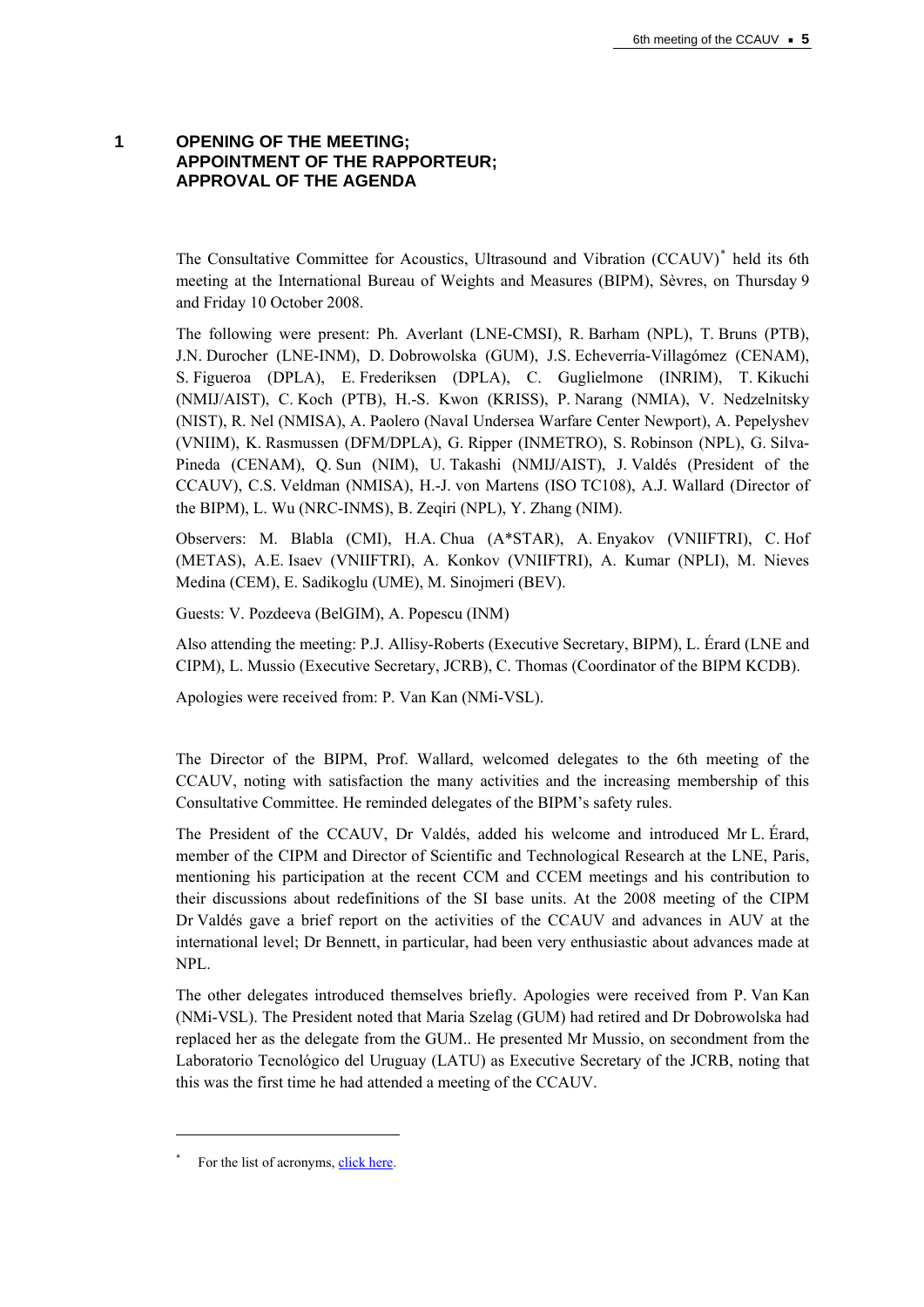Dr Allisy-Roberts and Dr Valdés proposed Dr Echeverría-Villagómez as rapporteur of the meeting, and this was agreed.

The agenda was adopted without changes or additions.

# **2 REPORT OF THE 5TH MEETING OF THE CCAUV 2006**

Dr Valdés summarized the main points of the minutes of the 5th meeting of the CCAUV. There were no comments. Prof. Wallard and Dr Allisy-Roberts thanked Dr Bahram Zequiri for his work as rapporteur over the previous four years.

# **3 CCAUV KEY COMPARISONS**

## **3.1 Published comparisons**

Dr Allisy Roberts gave an overview of the status of CCAUV key comparisons in the BIPM key comparison database (KCDB). She highlighted the following:

- CCAUV.A-K4 (2006−2008): measurements completed and report in progress;
- CCAUV.V-K1.1 (2006−2007): report in progress;
- CCAUV.U-K3 (2008−2010): measurements in progress;
- CCAUV.V-K2 (2009−2010): protocol complete.

## **3.2 Reports**

## 3.2.1 CCAUV.V-K1.1

Dr Bruns summarized the progress of key comparison CCAUV.V-K1.1, in which four laboratories were participating (see CCAUV/08-04). This comparison is of sinusoidal acceleration measurements (magnitude and phase) over an extended frequency range. He explained the analysis of the deviations observed. Some problems had arisen with one of the travelling standards and further investigations were required at about 5000 kHz. .Dr Valdés asked for action to be taken. Dr Bruns mentioned that a new CCAUV key comparison on vibration had been proposed to address this. Dr Narang (NMIA) asked about the causes of the drift. Dr Bruns drew attention to the atypical behaviour of one of the transducers. Mr Érard asked whether the problems encountered at the NPLI had any impact on their published CMCs. Dr Thomas confirmed that the NPLI had not declared any CMCs in this field.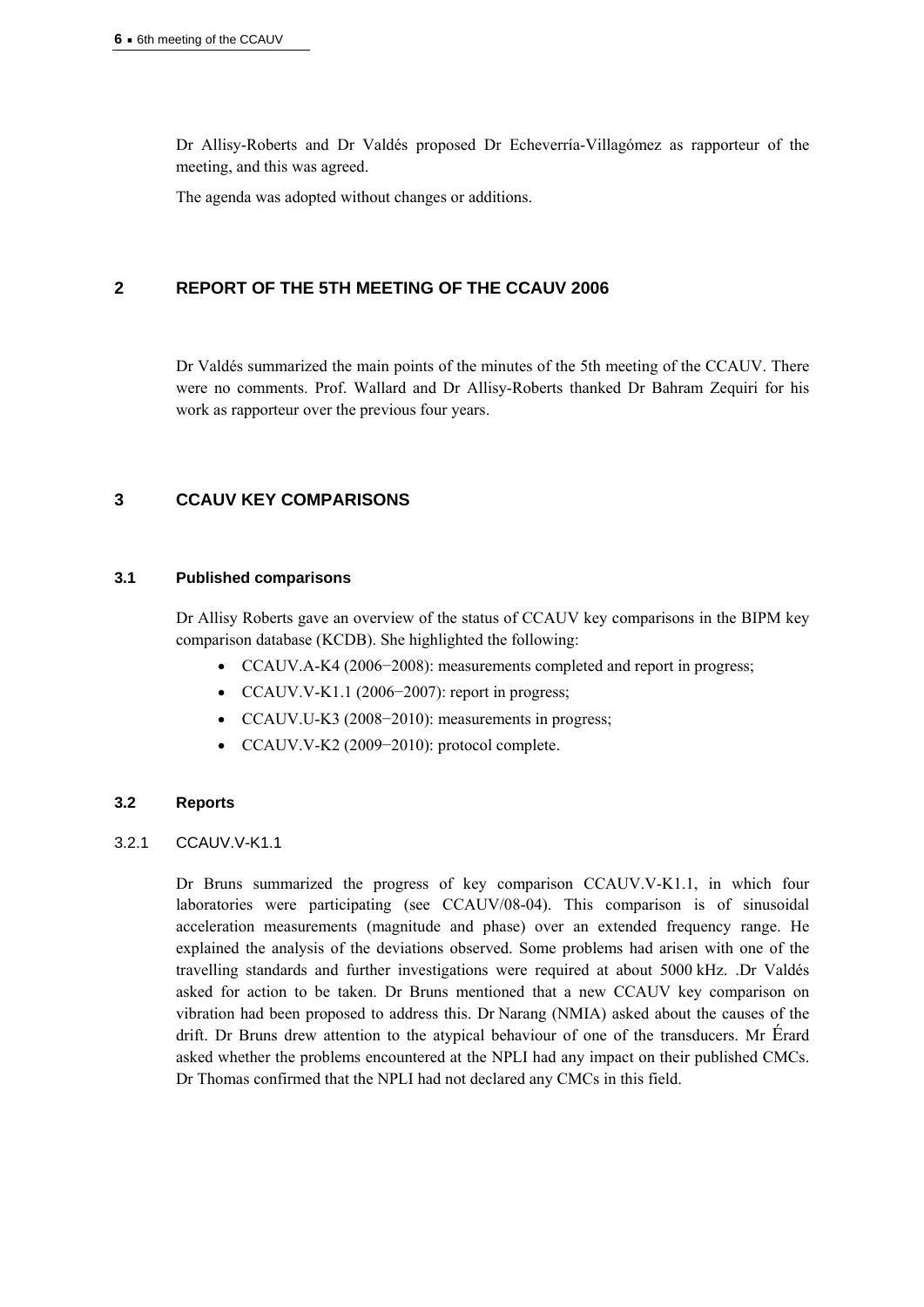#### 3.2.2 CCAUV.A-K2

Dr Sinojmeri (BEV) presented the results of CCAUV.A-K2 and its link to CCAUV.A-K1 (see CCAUV/08-14). Prof. Wallard noted that, as the NIST had cancelled its participation in CCAUV.A-K2, there were no participants from the Inter-American Metrology System (SIM). Dr Nedzelnitsky (NIST) pointed that from the outset the NIST had made its participation in CCAUV.A-K2 conditional on the development of its new acoustic system. As the new system was not ready in time, the NIST had had to cancel its participation. He added that the NIST or another laboratory could carry out the linking when ready. Dr Narang (NMIA) asked how traceability down to 2 Hz could be achieved. Dr Sinojmeri commented that it was not practicable to go as low as 2 Hz. Dr Valdés asked Dr Barham (NPL) about the advantages of using lasercalibrated piston phones at such low frequencies. Dr Barham replied that the main advantage is to provide a link to another methodology. Dr Thomas queried the term "linking", pointing out that the two key comparisons are not linked by a single graph; she suggested that the term "linking" should be removed from the report. Dr Sinojmeri and Dr Allisy-Roberts confirmed that the main intention of the comparison had been verification, and Dr Valdés noted that this was mentioned in the report of the comparison.

Dr Nedzelnitsky noted that leakage was one factor of uncertainty, and other sources of error included dust and surface roughness. He drew attention to the consequences of using coupling grease or not, and asked about any developments on surface roughness and couplings. Dr Sinojmeri pointed out that the rules of the comparison indicated that grease should not be used. The comparison relied on the stability of the standards and the repeatability of the results. She offered to prepare a separate report indicating some of these considerations, and other contributions to the uncertainty such as deviations from flatness. Dr Nedzelnitsky and Dr Sinojmeri exchanged ideas on degrees of equivalence and laboratory capability. Dr Koch (PTB) thought that the report covered the most important aspects of the comparison and there was no point in asking for changes. He asked what could be learnt from the comparison, such as how critical is the role of grease.

Dr Valdés summed up the discussions and emphasized what had been learnt about the two methodologies - reciprocity and interferometry - used for microphone calibrations, particularly at low frequencies. Dr Nedzelnitsky pointed out that both methodologies are affected by surface roughness. Dr Valdés mentioned problems that might arise at 0.1 Hz, as there are already known to be problems at 1 Hz or 2 Hz and noted his own interest in research on 1/*f* noise, which he thought should be considered in the strategic planning of the CCAUV.

Dr Allisy-Roberts stressed a point made in Dr Sinojmeri's report, that every participant in a key comparison should provide a full uncertainty budget. Dr Bruns commented that such a requirement does not mean that these full uncertainty budgets should be included in the final report. Prof. Wallard reminded delegates that every participant should submit their results along with a complete uncertainty budget, and, for transparency, this information is normally published in the report.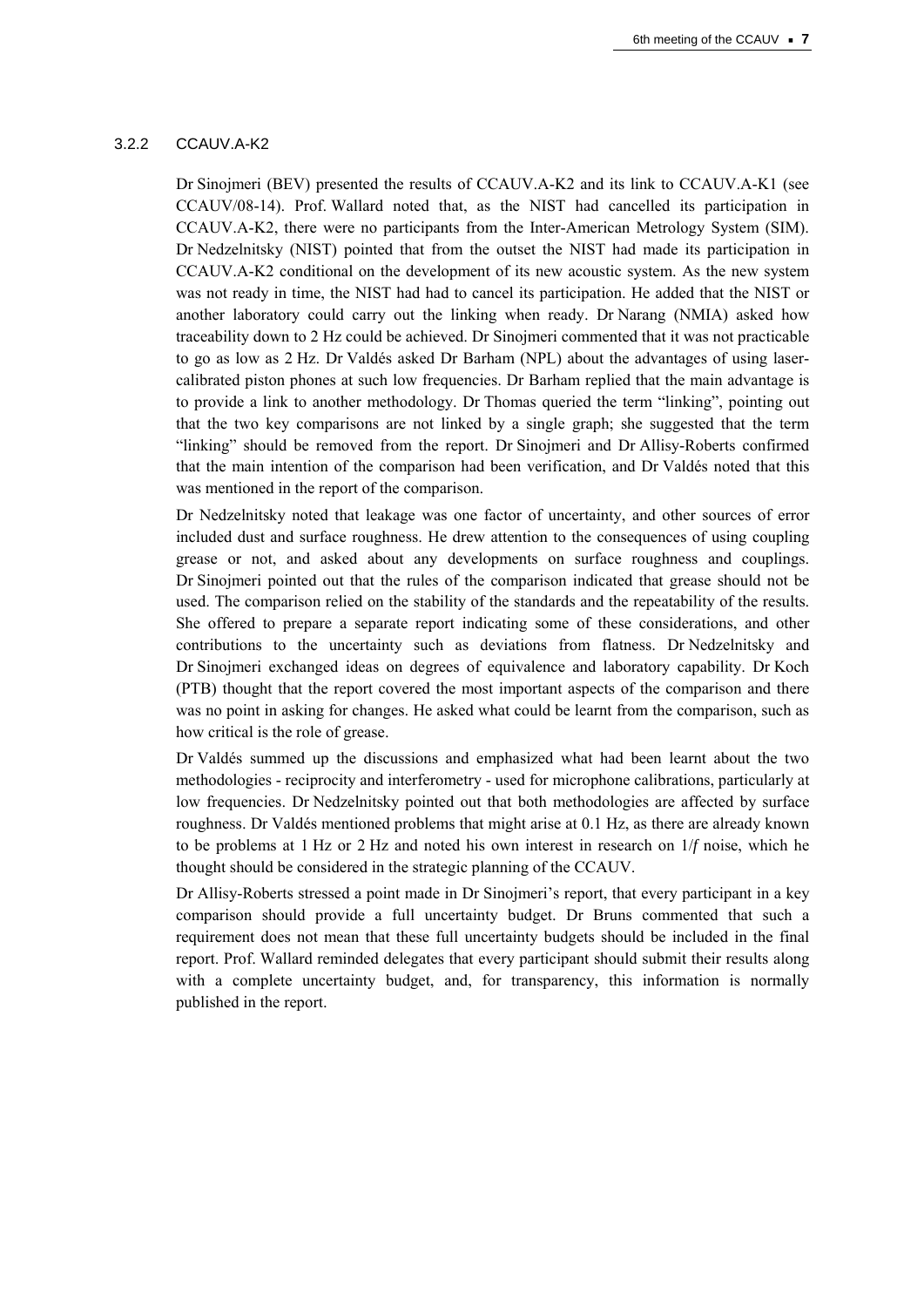## **3.3 Comparisons in progress**

#### 3.3.1 CCAUV.U-K3

Dr Koch presented the protocol, timetable and list of participants for key comparison CCAUV.U-K3 (see CCAUV.08-27). He explained the main characteristics of the comparison, noting the technical details, the loop organization, and the general logistics; the UME measurements were scheduled for November 2008. The protocol was accepted without comment. Dr Koch invited the participants to attend a brief meeting later in the day.

## **3.4 Future comparison proposals**

#### 3.4.1 CCAUV.V-K2

Dr Bruns presented the technical details and pointed out the advantages of another proposed key comparison, CCAUV.V-K2 (see CCAUV/08-27). Among the main technical aspects were a fixed set of frequencies in the range from 10 Hz to 10 kHz, and consideration of additional uncertainty components below 40 Hz. At least two laboratories would perform the data analysis independently to avoid error. He requested participation of NMIs from each regional metrology organization, preferably two or more NMIs from each. Other organizational details of the comparison included a star-type programme, transport of the accelerometers by courier services, and a strict measurement schedule allowing a measurement period of four weeks per laboratory (with six weeks in total per participant), giving a total measurement period of 18 months.

Dr Valdés highlighted the relevance of the comparison and asked for volunteers to participate. Representatives of the following NMIs agreed: PTB (pilot laboratory), BEV, DPLA, LNE, METAS, UME, KRISS, NIM, NMIA, NMIJ, CENAM, INMETRO, NMISA and VNIIM.

Dr Narang noted that the NMIA does not make phase measurements and asked if it would be possible to participate without these measurements. Dr Bruns said that the phase measurements could be made optional, although it was desirable that they be completed by more than half of the laboratories. Eight of the NMIs confirmed that they were able to measure phase, and it was agreed to make this part of the protocol optional.

Dr Usuda (NMIJ) asked about the artefacts to be used and specific uncertainty components due to triboelectric effects. Dr Bruns replied that better transducers would be used for the measurements and there would be no need to include triboelectric effects in the uncertainty budget.

Dr von Martens commented that the comparison involved measurements at a large number of frequencies (37) and NMIs (14). He suggested that the list of proposed frequencies be revised to avoid resonant effects, rocking motion, etc. Dr Bruns offered to review the set of frequencies, and said that once agreed the list of frequencies would be specified in the protocol.

Dr Sinojmeri commented that it might be difficult to perform all the measurements within four weeks. The suggestion was to evaluate progress every week and report the measured values and evaluate linearity.

Dr Ripper suggested considering the effects of temperature at higher frequencies.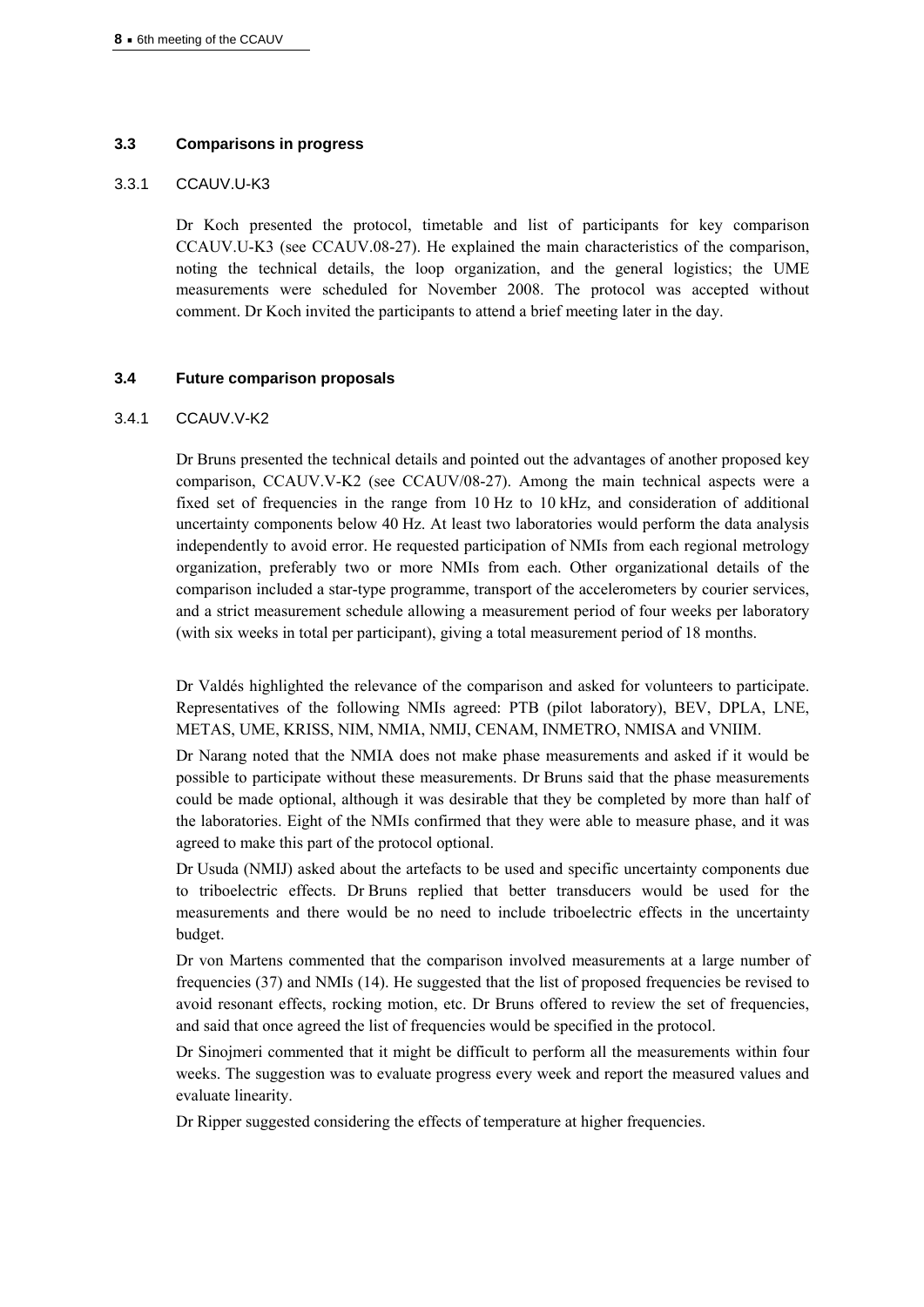Dr Valdés asked Dr von Martens how the frequency series in CCAUV.V-K1 had been decided, and what considerations had been taken into account. Dr von Martens replied that he had considered around 12.5 Hz as the lower end, as opposed to 10 Hz or 16 Hz but 40 Hz had finally been chosen for this first comparison.

Dr Valdés asked the participants to confirm their interest regardless of the list of frequencies chosen. All participants confirmed their decision.

#### 3.4.2 CCAUV.W-K2

Dr Robinson (NPL) proposed a new key comparison on underwater acoustics (see CCAUV/08- 31). The scope would be the low-frequency range, from 20 Hz to 1 kHz. He emphasized the need for different calibration techniques to be tested, besides free field and reciprocity. Some aspects of the protocol were still to be defined, such as which transfer standards to use.

Dr Valdés mentioned a previous comparison in underwater acoustics that had been carried out in the Ukraine. He asked for expressions of interest in the proposed new comparison. The NIST, NPL and VNIIFTRI declared an interest in participating, and possibly also the NIM and NPLI. Dr Robinson added that the Ukrainian NMI would like to participate, but is not allowed to because Ukraine is an Associate of the CGPM and not a Member State. Dr Valdés asked about INRIM, and Dr Guglielmone replied that the INRIM was not in a position to participate either.

## **4 REGIONAL KEY COMPARISONS AND LINKS**

#### **4.1 General aspects**

Dr Bruns suggested that eight years was an appropriate length of time after which key comparisons should be repeated. It was now eight years since CCAUV.A-K1 and it was therefore due to be repeated. Dr Valdés suggested circulating a questionnaire on changes in NMI standards and measurement systems, their set-ups, CMC declarations, etc. Dr Barham mentioned that as IEC written standards were being revised this may be an opportune time to review the situation. Dr Narang suggested waiting until the new written standards were published, to make sure the CCAUV and IEC were aligned. Dr Allisy-Roberts proposed a consultation on this question in advance of the next CCAUV meeting.

Dr Nedzelnitsky reflected on the relationship between material standards and documentary standards. Prof. Rasmussen said that the new IEC standard should be ready for January 2009. He suggested including phase measurements in the next comparison, taking the exact frequencies, in 1/6ths or 1/8ths of an octave, instead of the standard frequencies from 2 Hz to 10 kHz.

Dr Narang insisted that the lower limit of 2 Hz may limit the participation of many NMIs. Dr Barham accepted that this was possible, but said that the key comparison was not necessarily appropriate for all NMIs. Dr Koch suggested that the NMIs be consulted about each specific aspect: phase, lowest frequency, etc. Dr Barham volunteered to draft the suggested questionnaire.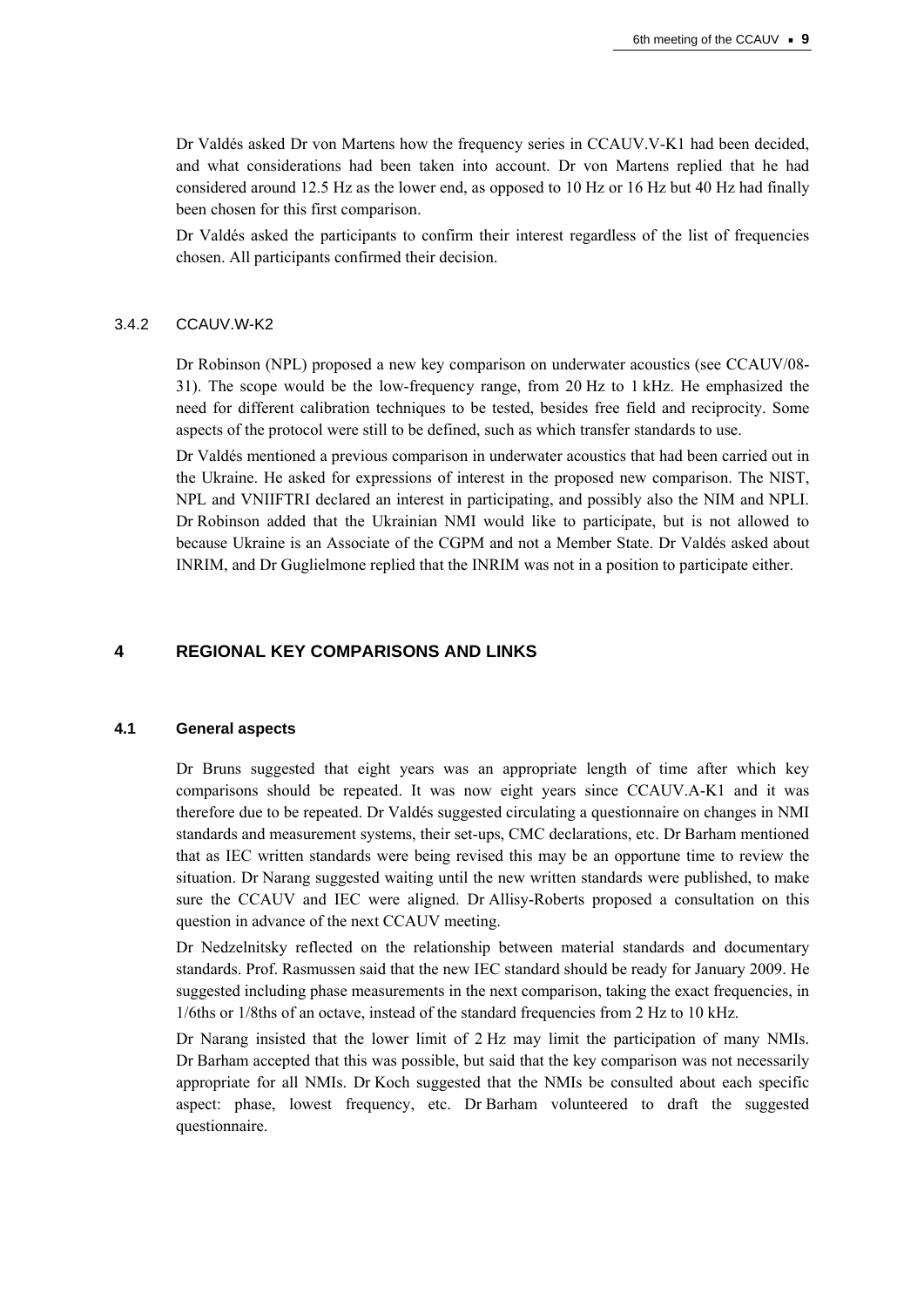#### **4.2 Reports**

## 4.2.1 CCAUV.A-K4 ([CCAUV/08-34\)](http://www.bipm.org/cc/CCAUV/Allowed/6/CCAUV-08-34.pdf)

Prof. Rasmussen informed the meeting that the first Draft A report of this key comparison had been circulated to the participating NMIs so that they could review their results, particularly in cases where unexpected values were obtained. The final report should be ready by mid-November 2008.

## **4.3 Comparisons in progress**

#### 4.3.1 EUROMET.AUV-V-K1.1 (CCAUV/08-04)

Dr Bruns reported on the progress of the key comparison EUROMET.AUV-V-K1.1, covering the technical aspects, motivation and list of participating NMIs. He gave the results of the comparison and outlined its relationship with CCAUV.V-K1. He noted that the comparison had been generally successful, although it was performed under non-optimal conditions; some of the problems and challenges presented had already been solved.

Dr Thomas commented this was not a supplementary comparison, but a complementary comparison at the same level as the previous CCAUV.V-K1. Some doubts were expressed about the degrees of equivalence, so Dr Bruns agreed to send a draft for her to review.

Dr Valdés asked Dr Bruns to go over the arguments about service categories for vibration measurements. These were given as accelerometers, laser vibrometers and measurement chains.

A discussion followed on the following topics: What is the frontier line? To have a direct reading? What else? Dr Valdés asked the participants to keep these questions in mind for discussion under agenda item 11.2, on CMCs.

#### 4.3.2 COOMET.AUV.A-K1 and COOMET.AUV.A-K1.1 (CCAUV/08-05)

Dr Koch reported on the status of the key comparisons COOMET.AUV.A-K1 and COOMET.AUV.A-K1.1 (see CCAUV/08-05). These comparisons were of LS1P microphones in the frequency range 63 Hz to 10 kHz, and there were five participants. There were no comments.

#### 4.3.3 SIM.AUV.V-K1 (CCAUV/08-30)

Dr Nedzelnitsky spoke about the status of the key comparison SIM.AUV.V-K1 (see CCAUV/08-30), which represented the status of the NMI capabilities at the time of the comparison (1997-1999). Dr Thomas mentioned an additional bilateral comparison SIM.AUV.V-K1.1 between the CENAM and the INMETRO, and there were no other comments.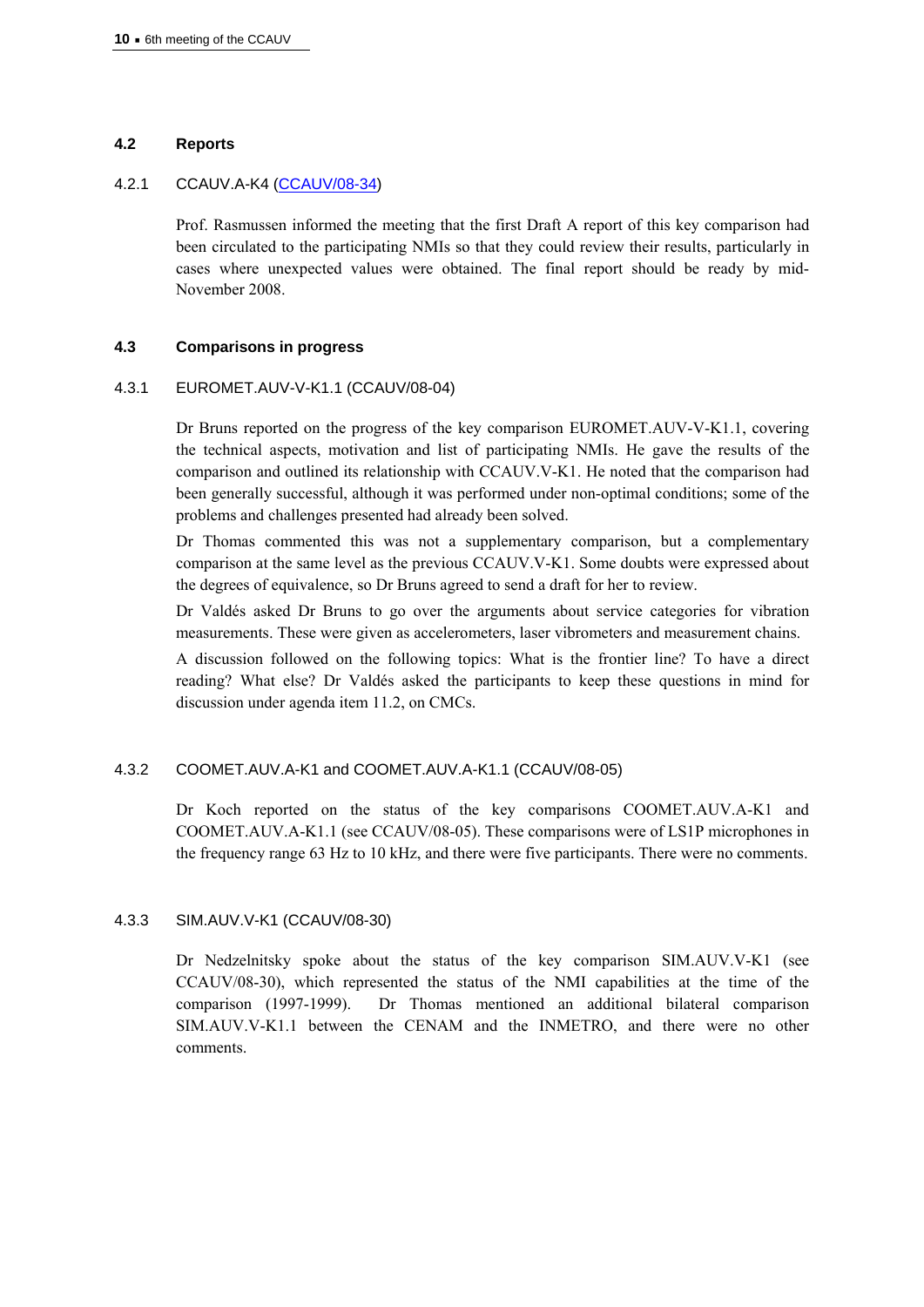## 4.3.4 Other SIM comparisons

Dr Ripper then described the bilateral comparison on vibrations between CENAM and INMETRO (SIM.AUV.V-K1.1). The scope of the comparison is low frequencies, in the range 10 Hz to 10 kHz. A report is being drafted.

## 4.3.5 APMP.AUV.A-K1.1

Dr Narang gave an update on the bilateral key comparison APMP.AUV.A-K1.1. There were no further comments.

## 4.3.6 APMP.AUV.A-K3.1

The report of this comparison is at Draft B stage and will soon be published.

## 4.3.7 COOMET.AUV.A-K1

Dr Pepelyshev (VNIIM) confirmed that the Draft B report for this acoustics comparison was complete and would soon be published.

## **4.4 Future comparisons**

## 4.4.1 EURAMET.AUV.V-K1.2

 $\overline{a}$ 

Dr Bruns described a future EURAMET comparison in vibration.

#### **4.5 Linking regional comparisons**

Dr Sinojmeri reflected on methods for linking the results of comparisons. She mentioned a review of the literature and referred to the implications of three methods: those of von Martens, Allisy-Roberts and Sutton. She suggested a review of the linking procedures used in different CCAUV comparisons by updating the Allisy-Roberts method. Dr Allisy-Roberts noted that her paper CCAUV/04-27, "Brief guidelines for linking RMO key comparisons to the CIPM KCRV", which had originally been written as a guide for CCRI comparisons, had now been superseded. Dr Narang supported the idea of discussing the methods already used and of choosing a preferred method. Dr Nedzelnitsky said that the ideal solution would not necessarily lead to a single method, as each situation has different characteristics. Another valid approach would be to minimize the expected uncertainty values. A paper by Rukhin and Strawderman on the statistical aspects of linkage analysis<sup>[1](#page-10-0)</sup> would make a useful contribution to the debate. Dr

<span id="page-10-0"></span><sup>&</sup>lt;sup>1</sup> A.L. Rukhin and W.E. Strawderman, 2007, Statistical aspects of linkage analysis in interlaboratory studies, *Journal of Statistical Planning and Inference*, 137, pp. 264–78. [www.elsevier.com/locate/jspi](http://www.elsevier.com/locate/jspi)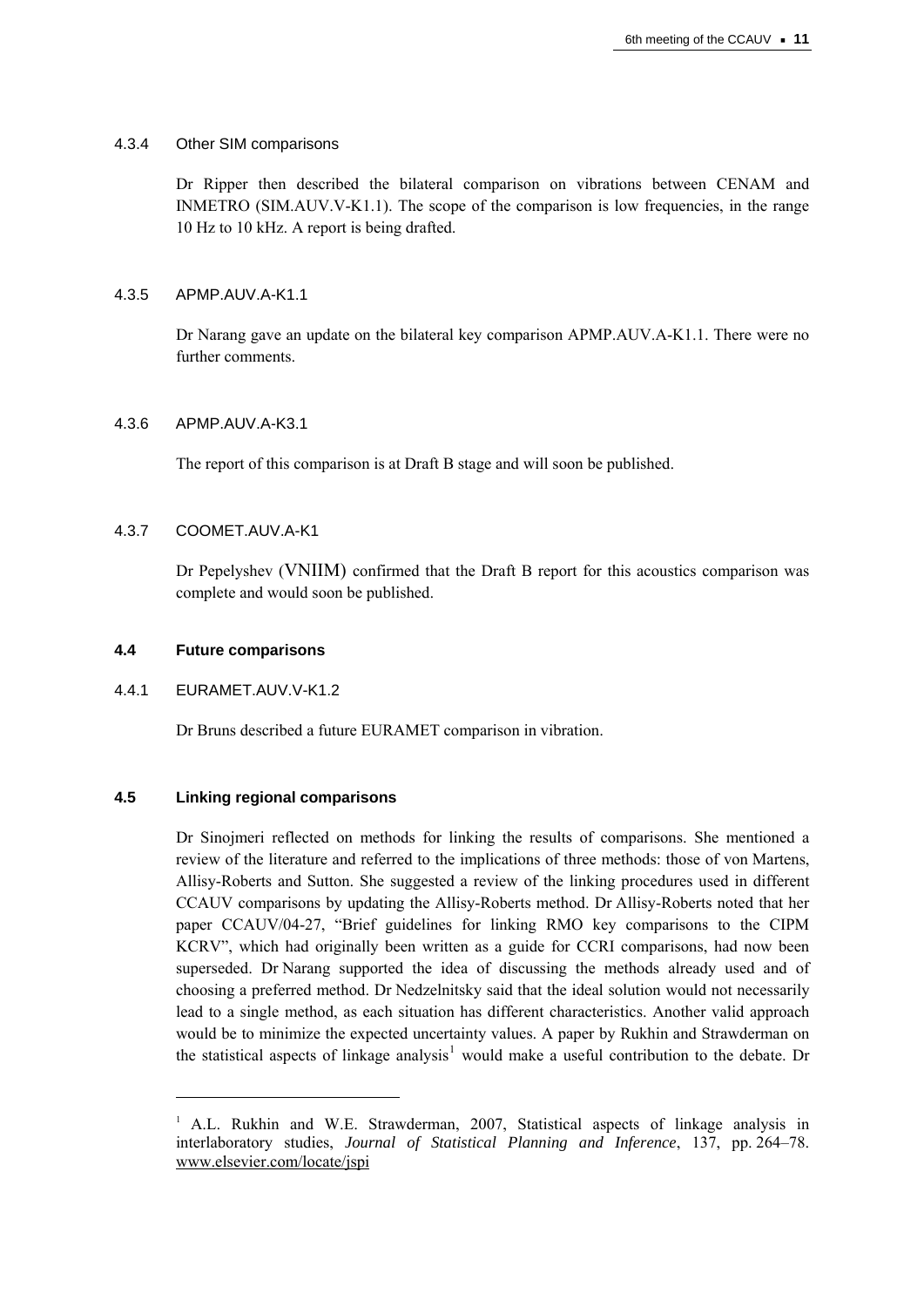Bruns said he did not wish to change the methods used in his report, as every method has its drawbacks. Sutton's paper<sup>[2](#page-11-0)</sup> linking the laboratory results to the key comparison reference value (KCRV) had been used by Dr Sinojmeri, but the uncertainty of its KCRV was not considered. However, the equations in her analysis, following the Sutton paper, do take the KCRV into account. Dr von Martens discussed the conditions of his analysis in the CCAUV.V-K1 comparison. The situation of each of the laboratories that had produced very stable measurements was considered and it was debated whether to take the PTB values as reference. Dr Allisy-Roberts noted that, while the von Martens method worked well in this situation and his report showed an excellent comparison among methods, taking such a decision should not necessarily set a precedent. The complexity of linking comparisons was reflected by the fact that about 300 papers refer to this issue. Dr Nedzelnitsky emphasized the convenience of using different methods for different situations, Dr Bruns emphasized the relevance of using methods that are as objective as possible, and Dr Valdés highlighted the correlation between the values to be linked. Many papers also treat the way in which variance should be considered, such as several by T.J. Witt on electrical metrology.

## **5 SUPPLEMENTARY COMPARISONS: PROGRESS AND REPORTS**

#### **5.1 SIM.AUV.A-S1**

 $\overline{a}$ 

Dr Silva-Pineda described the SIM pistonphone comparison. The Draft B report was in preparation and was expected to be ready by the end of 2008. Dr Nedzelnitsky asked for the report to be circulated among members of the SIM working group before publication.

# **6 REPORTS FROM THE WORKING GROUPS**

## **6.1 CIPM** *ad hoc* **Working Group on Materials Metrology**

Prof. Wallard reported on the CIPM discussion on materials and testing and their decision to set up an *ad hoc* Working Group on Materials Metrology (WGMM), mentioning also the activities of the [Versailles Project on Advanced Materials and Standards \(VAMAS\).](http://www.vamas.org/) A report by S. Bennett on the *Evolving Need for Metrology in Material Property Measurements* has been made available at:<http://www.bipm.org/utils/common/pdf/WGMM2008.pdf>.

The report includes a recommendation to set up a Working Group within the CCAUV to address AUV properties of materials, to establish discussions with the VAMAS groups, as well as the corresponding ISO an IEC committees, and to address such issues as traceability of materials' properties, testing methods and other relevant topics.

<span id="page-11-0"></span><sup>2</sup> C.M. Sutton, 2004, Analysis and linking of international measurement comparisons, *Metrologia*, 41, pp. 272–77, eq. 9.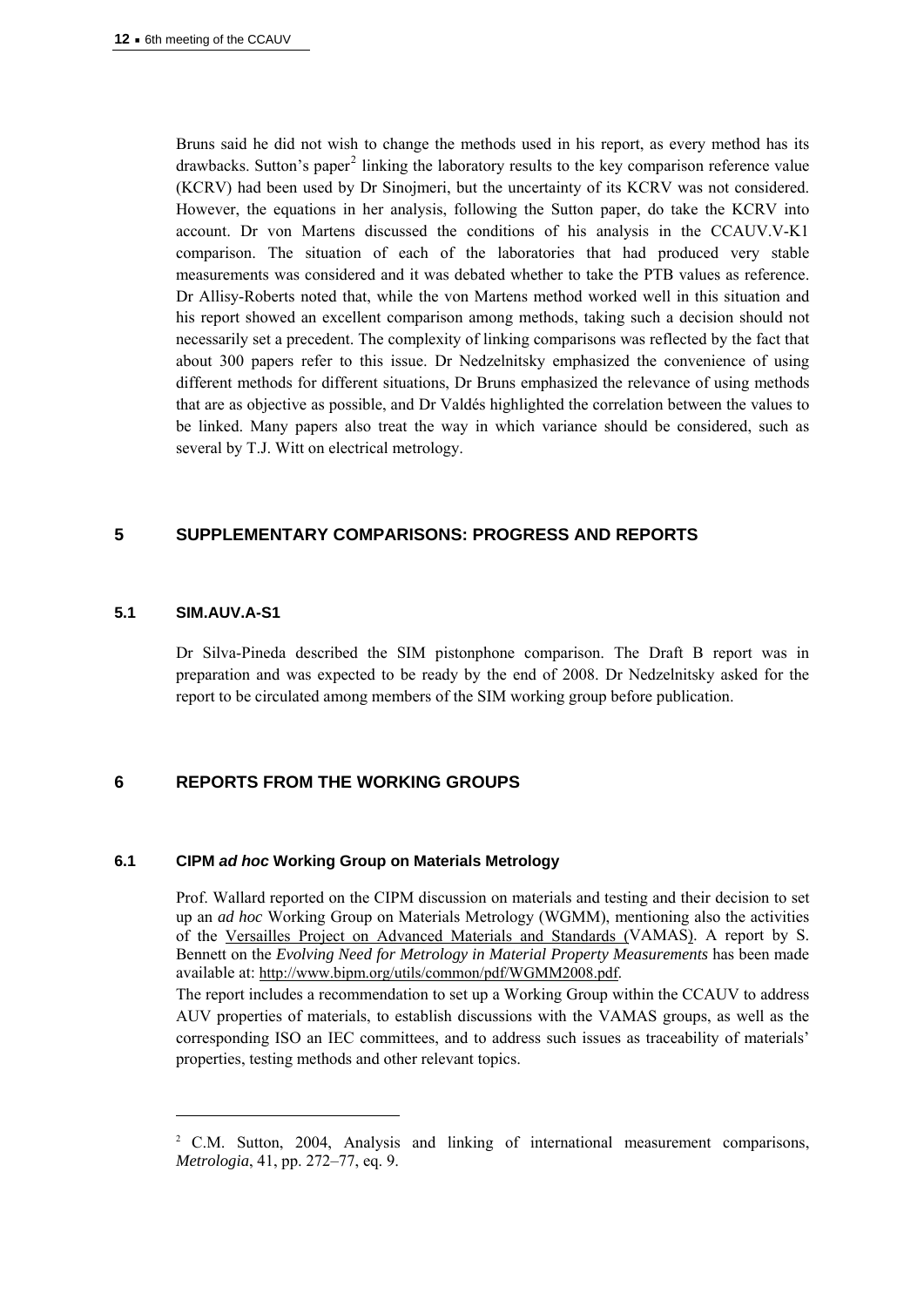The VAMAS will be asked to nominate a specific contact person for each of the Consultative Committees. The VAMAS delegate will make a presentation to the new CC Working Group on how VAMAS is approaching the question of metrology in material property measurement, and will encourage networking of the NMIs working in specific areas. The Working Group will define its own Terms of Reference and areas on which to focus, following the example of the CCM and CCT, which have already established their own such Working Groups.

Dr Valdés mentioned the discussion on the denomination of "Metrology for Materials", or "Metrology for Materials Testing". The second version was favoured by the NPL, among others, but it was argued that testing is a very broad activity. There is an artificial distinction between calibration and testing laboratories, although both are metrology laboratories. This discussion also affects accreditation processes, in which testing laboratories do not always declare their uncertainties. The task of the CCAUV was to promote development on this issue.

Prof. Wallard proposed forming a CCAUV Working Group on Materials Metrology. Dr Nedzelnitsky asked about the scope of such a group. Prof. Wallard noted that this was addressed in the Bennett report [\(http://www.bipm.org/utils/common/pdf/WGMM2008.pdf](http://www.bipm.org/utils/common/pdf/WGMM2008.pdf)) and added that proficiency testing would be included, among other issues. Dr Nedzelnitsky commented that at the NIST an entire laboratory is devoted to materials science.

Dr Valdés noted that research on materials properties can be a very interdisciplinary activity, citing as an example work on polyurethane and its properties as a fire retardant. He asked for volunteers for the group, to be known as the CCAUV Working Group on Metrology for Materials. Delegates from the following NMIs agreed to serve: BEV, CENAM, INMETRO, NIM, NIST (A. Paolero), NMIJ, and NPL.

## **6.2 Strategic Planning Working Group: Future needs in AUV metrology**

Dr Zeqiri (NPL) drew attention to an earlier report, which did not include vibration metrology, and said that a reassessment was now necessary. He gave examples of new key areas of work from acoustics, acceleration and vibration. Given that strategic roadmapping is being adopted widely, and that strategy is about making choices through prioritization and as such it affects outputs (which must go beyond key comparison planning), he said it was important to consider what strategic planning meant for the CCAUV. Dr Valdés then reflected on the goals of the CCAUV: strategic planning was required in metrology at the nanoscale, for example.

Prof. Wallard asked how the staff of NMIs can best use the guidance of the CCAUV to define their research programmes at national level.

Dr Valdés asked Dr Sadikoglu about ways of defining AUV roadmaps in Europe. The approach focused on social priorities and quality of life: health, environment and safety. Dr Sadikoglu said that a document was already available on the restricted-access EURAMET web page, and he would make it available to CCAUV members via the BIPM website.

Dr Narang drew attention to the relevance of health aspects of metrology.

Dr Nedzelnitsky noted that some of these issues are already addressed by standardization bodies such as ANSI, IEC and ISO, which deal with processing techniques.

Dr Echeverría-Villagómez mentioned the discussions held at the CENAM on the subject of strategic planning in AUV. The lines of work covered were:

science: the special characteristics of elastic waves in different media;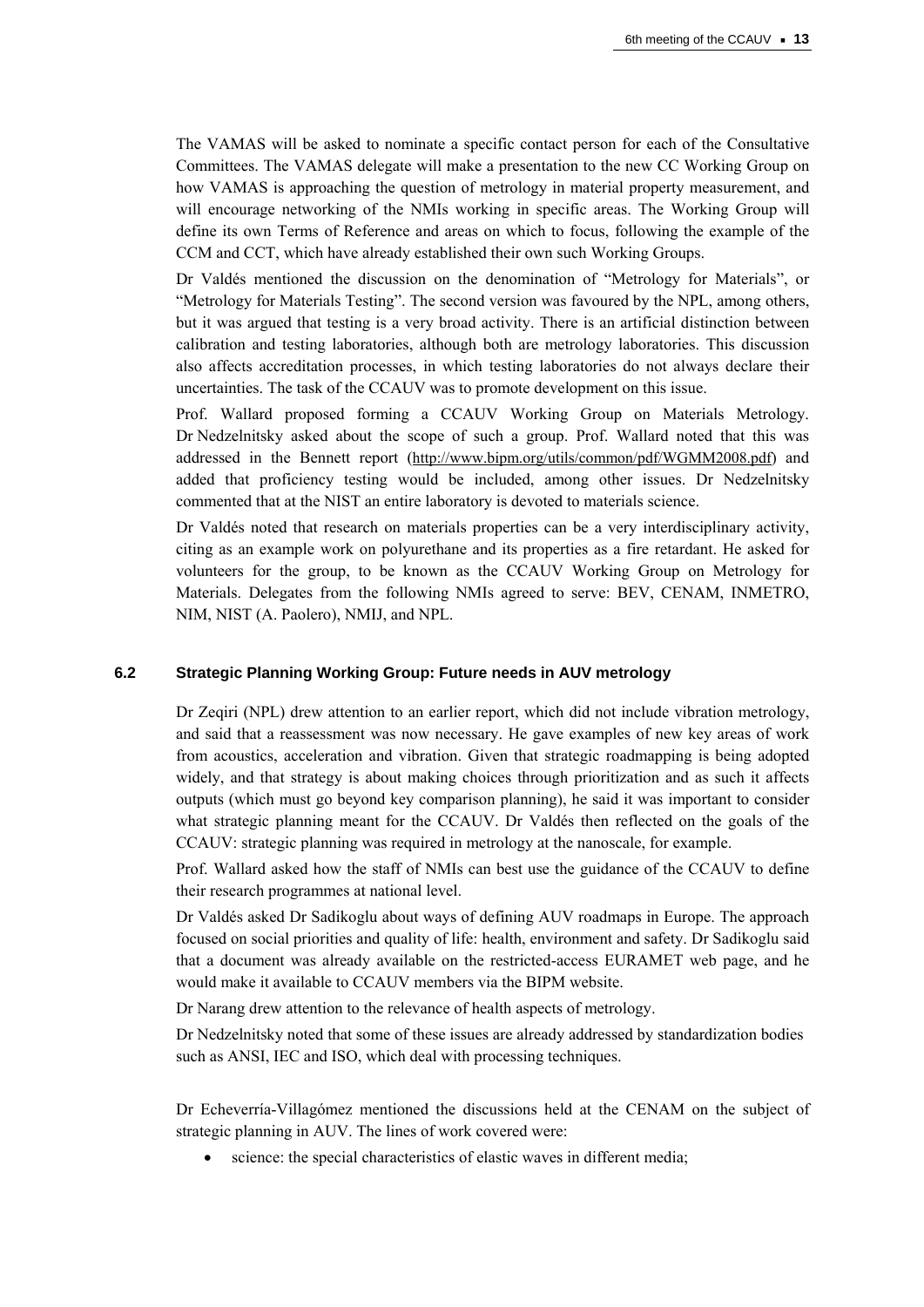- technology: sensors (e.g. vibrometers, MEMS, new materials); techniques (e.g. refined interferometry methods, signal processing, image processing); improved calibration methods (e.g. traceability to time and frequency);
- user tendencies (e.g. regulations in acoustics, vibrometry in aviation monitoring, medical ultrasound).

Dr Nedzelnitsky gave examples of various ultrasound techniques.

## **6.3 Key Comparison Working Group proposal**

Dr Valdés and Dr Allisy-Roberts emphasized the relevance of creating a Key Comparison Working Group (KCWG), particularly in the light of problems that had arisen in many Consultative Committees linked to the analysis and interpretation of data. Many issues could and should be addressed by such a Working Group, and the BIPM could organize a workshop if appropriate.

Dr Bruns agreed that such a Working Group would be very helpful. Prof. Wallard added that further benefit would accrue by encouraging analysis of how the results of each key comparison affect other areas of metrology. Dr Narang thought it would be useful to have guidelines for KC Working Groups, giving criteria for decisions about artefacts, outliers, and so on. Dr Silva-Pineda thought that the group should also address the traceability of AUV measurements to time and frequency standards.

The members of the CCAUV KCWG (PTB, CENAM, BEV, DPLA, CEM, NIST) will consider the proposal.

## **6.4 CMC's Working Group**

Dr Veldman reported on CMC criteria and some of the problems faced by the CCAUV. Dr Valdés outlined the experience in the CCTF which had decided to take specific actions by declaring the whole frequency range and then defining scopes.

Dr Bruns mentioned discussions in EURAMET about how key comparison results should be considered in CMC reviews, and asked whether those rules could apply to the CCAUV. Dr Veldman replied that he had not considered those rules, but the discussion is ongoing and he will take the information into account.

## **7 REPORTS FROM THE NMI**

## **7.1 PTB** ([CCAUV/08-09\)](http://www.bipm.org/cc/CCAUV/Allowed/6/CCAUV-08-09.pdf)

Dr Koch gave an introduction to sound and vibration in life and followed this by giving a brief description of AUV standards and calibrations at the PTB. He presented developments in the following areas: phase calibration of hydrophones; hearing threshold and thresholds of auditory evoked potentials of click and chirp stimuli; measurement of output power of high-intensity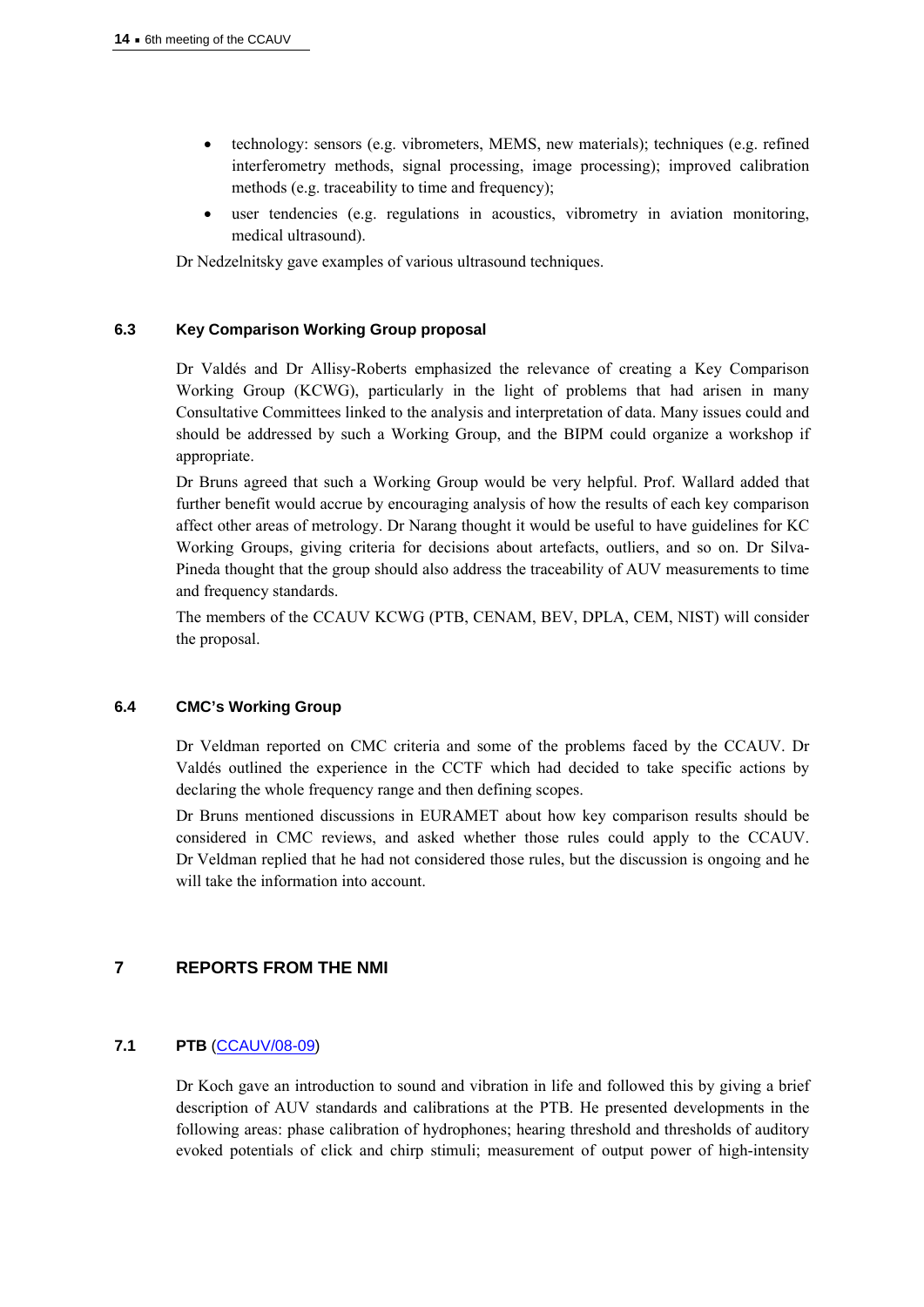ultrasound; time delay spectrometry techniques; the principle of pulse calibration; phase calibration of hydrophones; auditory evoked potentials; and high intensity therapeutic ultrasound (HITU).

In response to a question from Dr Barham, Dr Koch explained the reasons for the different effects of click and chirp in hearing.

#### **7.2 INRIM** ([CCAUV/08-13](http://www.bipm.org/cc/CCAUV/Allowed/6/CCAUV-08-13.pdf))

Dr Guglielmone described developments on the INRIM force balance for ultrasound power measurements and INRIM's recent acquisition of new apparatus. He explained some of the advantages as well as the problems encountered (frequency dependence of load cell sensitivity, much higher noise, etc.). Work on comparisons was also described.

In response to a question from Dr Koch, Dr Guglielmone explained that the frequency dependency of the load cell sensitivity was related to the measurement of the first harmonic of the repetition frequency.

Dr Valdés asked for more details related to the sound characterization of materials. Dr Guglielmone replied that the INRIM was carrying out studies on the speed of sound in, and the absorption properties of, materials under different pressures.

#### **7.3 NMISA** ([CCAUV/08-17](http://www.bipm.org/cc/CCAUV/Allowed/6/CCAUV-08-17.pdf))

Dr Veldman described the activities of the NMISA in view of its reaccreditation, including an expanded scope of vibration and acoustic work and the upgrading of equipment and systems.

## **7.4 DPLA** ([CCAUV/08-19](http://www.bipm.org/cc/CCAUV/Allowed/6/CCAUV-08-19.pdf))

Prof. Rasmussen reported that the DPLA had been granted resources to establish a Centre of Excellence for Acoustic Metrology. The main objectives of the Centre are: to develop a fiveyear strategy; to cooperate with leading institutions in research on acoustic metrology; to participate in the international interchange of knowledge; and to support Danish society. A number of pilot projects and other studies of interest will run up to the end of 2009. These will include: calibration of microphones at low frequencies; calibration of acoustic transducers at high frequencies (ultrasound); diffuse field calibration; and technical issues.

## **7.5 LNE** ([CCAUV/08-20\)](http://www.bipm.org/cc/CCAUV/Allowed/6/CCAUV-08-20.pdf)

Dr Durocher presented the work of the LNE in the field of acoustics. This included improved accuracy in microphone calibrations and a new coupler designed for the measurement of input impedance with four open tubes at its end. In the field of vibrations, he described an improved interferometric method for accelerometer calibrations and a new system for low- and mediumfrequency calibrations.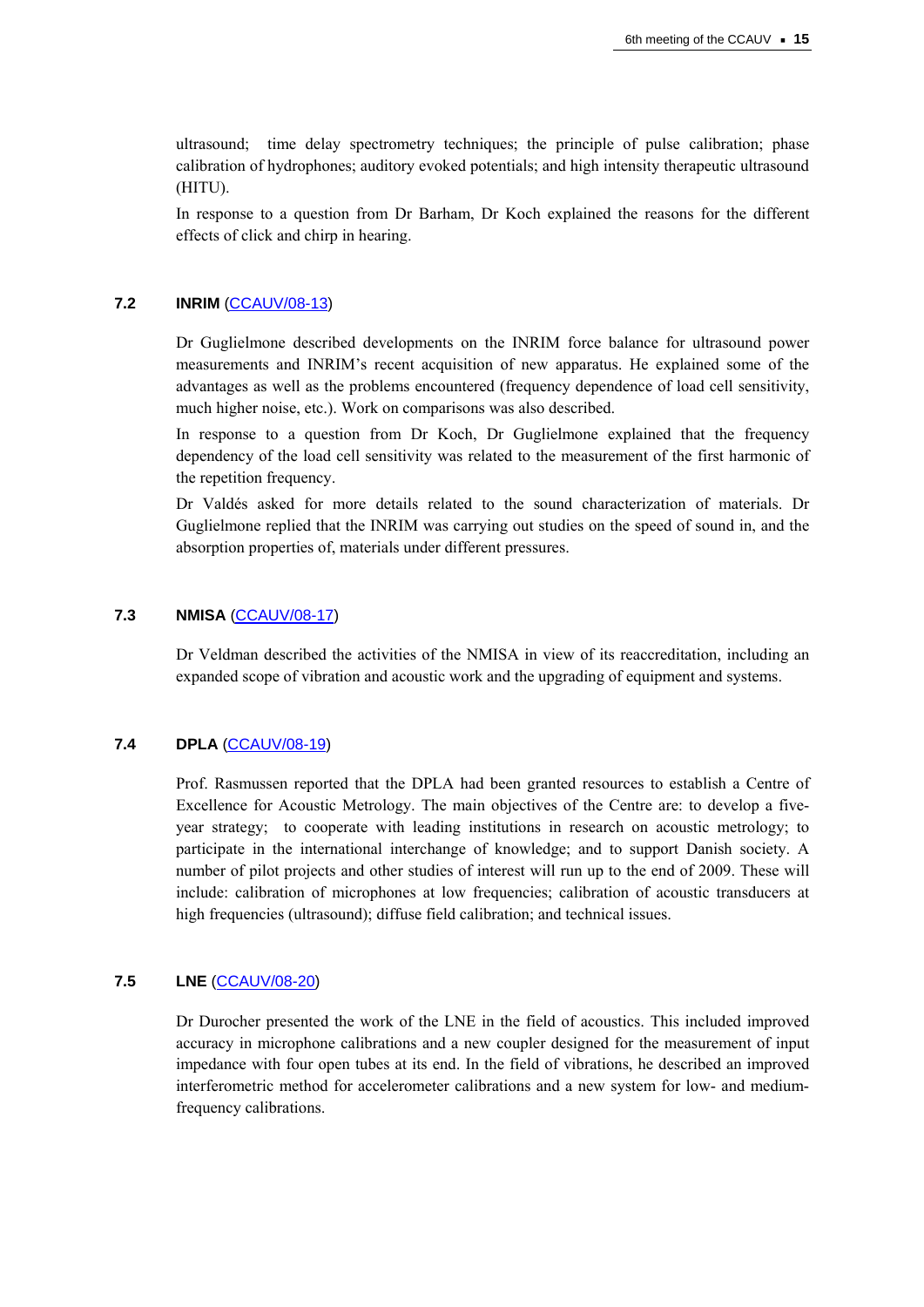## **7.6 NMIA** [\(CCAUV/08-21\)](http://www.bipm.org/cc/CCAUV/Allowed/6/CCAUV-08-21.pdf)

Dr Narang presented the work of the NMIA on the free-field calibration of microphones and new software for the automated measurement of free-field response microphones. The software was written using Agilent's VEE Pro. In the field of ultrasound, Dr Narang presented a new power balance built by the NPL, UK, using a Sartorius balance of 0.01 mg resolution, for transducers of 1 MHz, 3 MHz and 15 MHz. Estimated expanded uncertainties  $(k = 2)$  are about 5 % to 8 % below 20 mW.

Dr Valdés asked how the software was validated. Dr Narang replied that the NPL had its own protocols for software validation. Validation was best achieved by comparison of results stepby-step. Dr Zeqiri and Dr Robinson added that to test the results known data is entered into the software. Dr Narang mentioned that the NMIA also has a working group on software validation and they also use system signals of known distortion to verify the results. He recommended that each NMI should have a working group on software validation. Dr Ripper suggested that this issue should be discussed by the KCWG, since software validation is an important part of key comparisons.

## **7.7 CENAM** [\(CCAUV/08-22\)](http://www.bipm.org/cc/CCAUV/Allowed/6/CCAUV-08-22.pdf)

Dr Silva-Pineda reported on work at CENAM, including: vibrations with MEMS accelerometers; calibration of vibration transducers at low frequencies; and secondary systems for back-to-back accelerometer calibration from 50 Hz. He explained the interferometry system for accelerometer calibration and the ranges achieved at CENAM, as compared with ISO 160. He also demonstrated the coincidence method by laser interferometry to achieve lambda/4 measurements. Dr Silva-Pineda thanked Dr von Martens for his support of the CENAM vibrations group. He outlined collaborative work with industry on non-destructive testing techniques using ultrasound and work under way on acoustic properties of materials, he then summarized CENAM's projects in the fields of noise, vibrations and hardness.

Dr Usuda asked about the quality systems ISO 9001 and ISO 17025. Dr Silva-Pineda described the checklist of requirements for the two ISO standards, and the use of ISO 9001 for administrative aspects and ISO 17025 for technical matters. Dr Valdés asked about the MEMS accelerometers. Dr Silva-Pineda highlighted their advantages of size, price, and stability as well as their potential for further developments. Dr Valdés recommended that the CCAUV Strategic Planning Working Group should take this work into account. In response to a question from Dr Zeqiri, Dr Silva-Pineda described the application of ultrasound cleaning in the automotive industry.

#### **7.8 NMIJ** [\(CCAUV/08-20\)](http://www.bipm.org/cc/CCAUV/Allowed/6/CCAUV-08-20.pdf)

Dr Usuda briefly presented the management structure of the NMIJ within the Japanese Agency of Science and Technology (AIST). He described their four accelerometer calibration systems: 0.1 Hz to 2 Hz; 1 Hz to 200 Hz; 20 Hz to 5 kHz; and 5 kHz to 10 kHz. Dr Usuda described other projects at the NMIJ including two portable calibration systems, one for accelerometers and another for charge amplifiers. He also demonstrated a system for shock calibration of accelerometers and a system for vibrometer calibrations according to the ISO method. Dr Usuda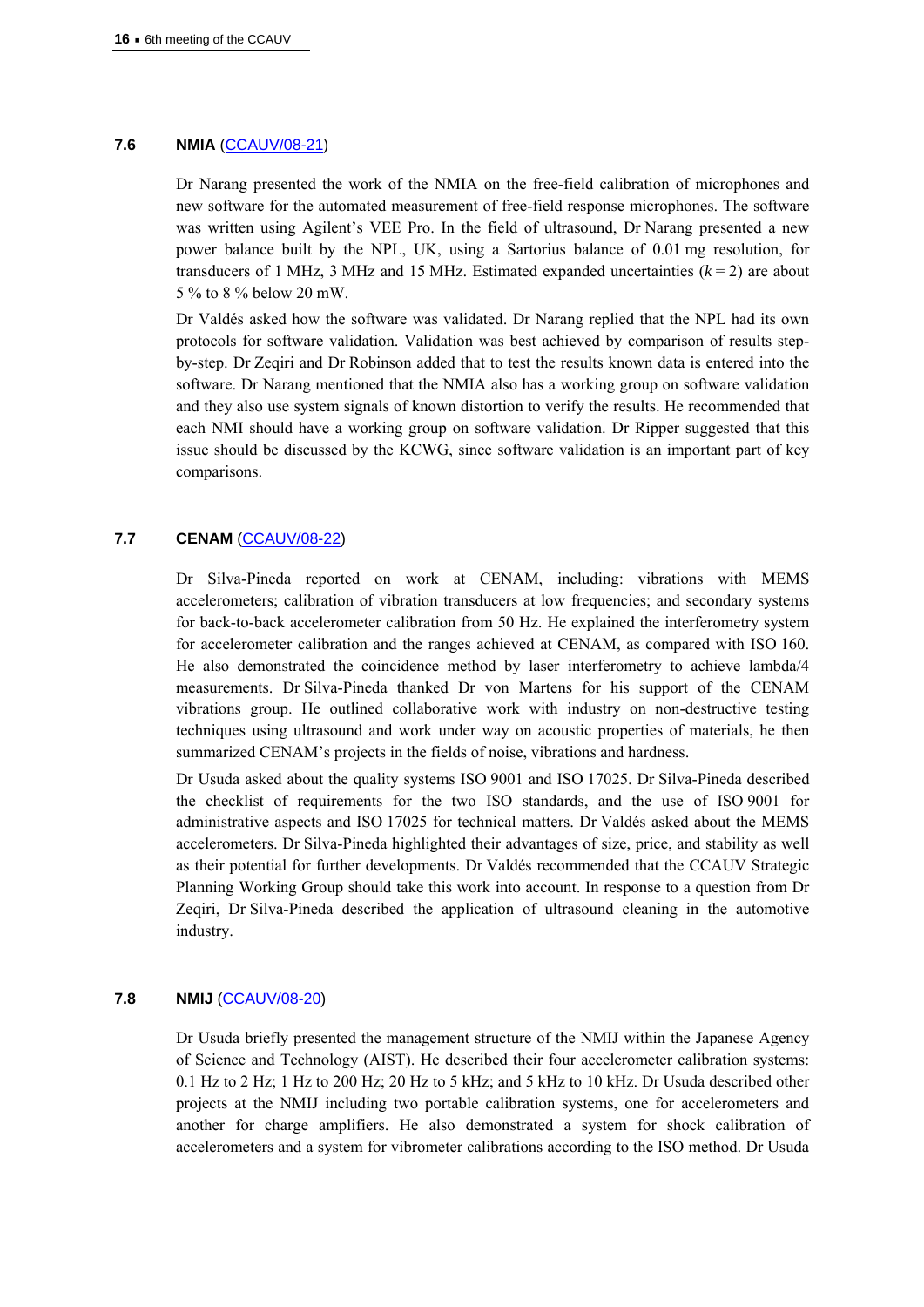went on to explain the operation of the laser Doppler vibrometer and highlighted various aspects relevant to the classification of services.

Dr Kikuchi described the development of new calibration systems in acoustics for infrasound (1 Hz to 20 Hz). He reported on the calibration system for the laser pistonphone and a small anechoic chamber for microphone calibration. Dr Kikuchi described the capabilities of the NMIJ for calibrations of ultrasonic power and hydrophone sensitivity, and measurements of ultrasonic field parameters and sound velocity. He mentioned new research in ultrasonic measurement and calibrations, including power measurements by calorimetric methods (1 MHz, up to 20 W), and a robust hydrophone for high intensity ultrasound (up to 20 MHz).

Dr Robinson queried Dr Kikuchi's statement that there was 'no need for polarization' in the fabrication of hydrophones. They agreed to discuss this issue further. Dr Kumar asked about the external validation of the ultrasound measurements. Dr Usuda regretted that there were no comparisons planned for these measurements and asked the KCWG to consider this.

#### **7.9 METAS** ([CCAUV/08-25\)](http://www.bipm.org/cc/CCAUV/Allowed/6/CCAUV-08-25.pdf)

Dr Hof gave a presentation on the work of the acoustics and vibrations laboratory at METAS, and the ongoing discussions about new regulations for limiting vibrations in homes. He described the calibration and verification services for sound level meters, sound calibrators, and audiometers, and conformity of hearing aids, and outlined research on accelerometer calibrations along different axes and the calibration of artificial mastoids.

Dr Narang asked how METAS deals with the whole range of validation for sound level meters. Dr Hof replied that METAS carries out some verifications at the PTB. Dr Koch asked about the legal basis for verification of audiometers. Dr Hof said that in Switzerland there is an agreement for METAS to establish the conditions for verification.

## **7.10 NPL** ([CCAUV/08-26\)](http://www.bipm.org/cc/CCAUV/Allowed/6/CCAUV-08-26.pdf)

Dr Barham presented the NPL's updated primary standard for sound in air, its new ISO 17025 accredited services and its research on ear simulator impedance, including finite element modelling being carried out in association with the Technical University of Madrid. He then described the NPL's work on MEMS measurement microphones with a noise floor below 30 dB A, a 5 % total harmonic distortion (THD) limit and a frequency response beyond 20 kHz. He also described the DREAM Sys for noise mapping, developed in collaboration with other organizations, and a system for optical measurement of sound in air.

Dr Robinson outlined the NPL's work on acousto-optical tomography, using techniques of optical tomography and sensing changes in the refractive index. Dr Robinson also reported on underwater radiated noise measurements related to offshore marine regulations and sediment acoustics.

Dr Zeqiri reported on a system for the pyroelectric measurement of ultrasound power. He described the thermoacoustic properties of tissue mimics and the relevance of materials metrology in this area. Dr Zeqiri also spoke about the development of reference methods for acoustic cavitation with a 25 kHz limit reference vessel.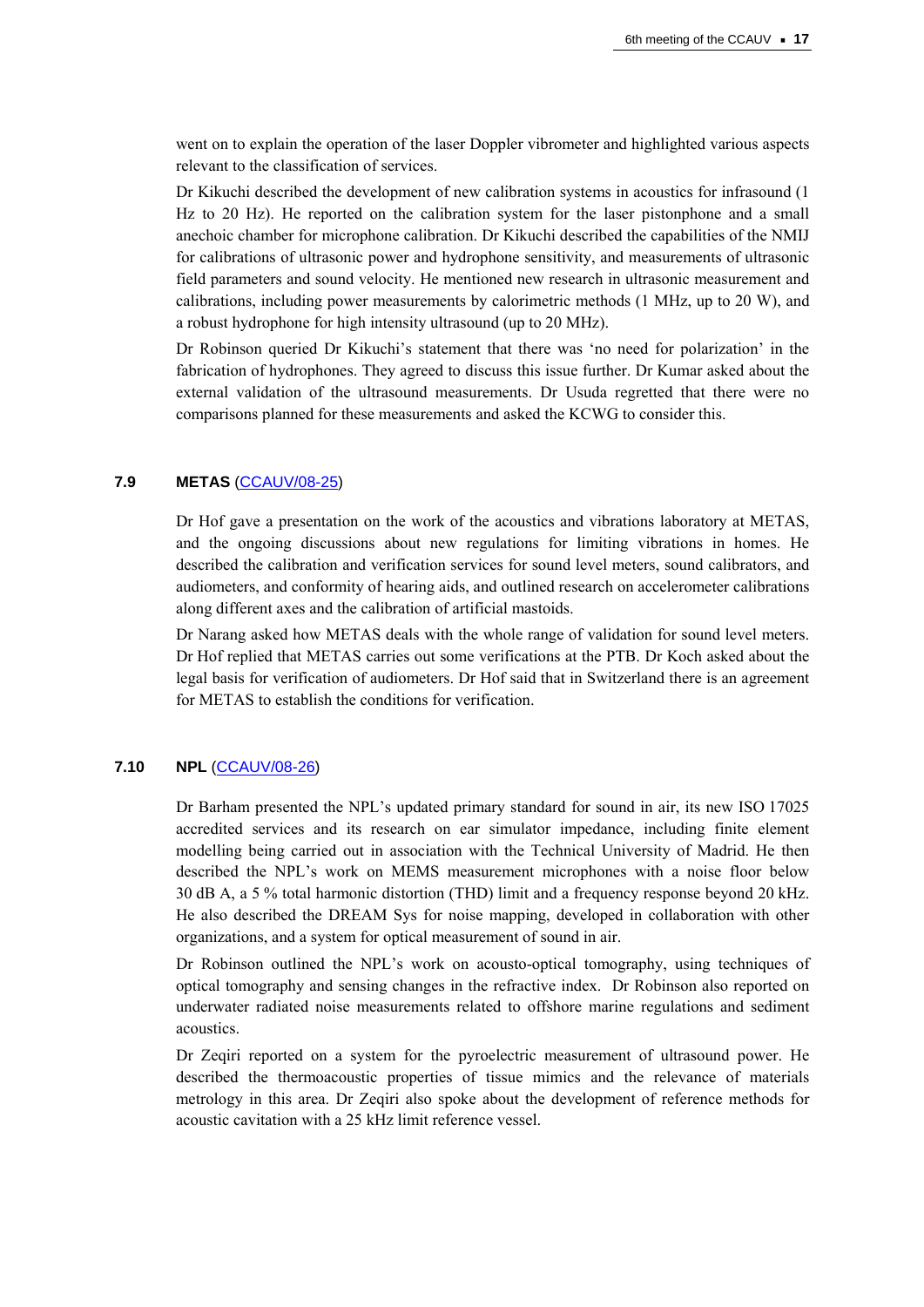In response to a question from Dr Bruns, Dr Robinson explained that the temperature is kept constant during laser scanning of the ultrasound field.

Dr Nedzelnitsky asked about the chemical composition and other characteristics of the smoke used in the NPL's acoustics research, and possible negative effects such as toxicity. Dr Barham stated that this work had previously been carried out at Edinburgh University and they had encountered no problems with it.

Dr Kwon asked about the parametric array source in ultrasound experiments and the power, which is usually low. Dr Robinson replied that there are other methods for producing ultrasound fields, but they require a directional source in order to discriminate between different directions. They also need to produce pulses, which are well controlled by this type of array.

Dr Valdés mentioned a possible problem with MEMS microphones designed by Lucent Technologies, in that they measure in different directions. Dr Barham will investigate the matter although no problems have been reported.

#### **7.11 KRISS** [\(CCAUV/08-29\)](http://www.bipm.org/cc/CCAUV/Allowed/6/CCAUV-08-29.pdf)

Dr Kwon presented the work at KRISS on acoustics, ultrasound, vibration, acoustic emission and underwater acoustics. He described bilateral comparisons with the Indonesian laboratory in the field of acoustics and the development of an optical microphone. He also outlined a new power measurement system for ultrasound, and work on the estimation of phase lags for a linear accelerometer. Dr Kwon also reported on development of an angular acceleration measurement system, collaboration with the company Brüel & Kjær (B&K), and a new angular acceleration exciter. He described a calibration system for acoustic emission sensors and the transmit voltage response (TVR) measurement of underwater transducers using time window methods.

In response to a question from Dr Robinson, Dr Kwon replied that the highest frequency reached in underwater acoustics was about 6 MHz. Dr Barham asked about production of MEMS microphones. Dr Kwon stated that KRISS has some capabilities for producing MEMS, although they are limited.

#### **7.12 INMETRO** ([CCAUV/08-33](http://www.bipm.org/cc/CCAUV/Allowed/6/CCAUV-08-33.pdf))

Dr Ripper reported on INMETRO's work on CCAUV.A-K4, a new 2.5  $m<sup>3</sup>$  anechoic chamber, and improvements in the digital signal processing system. He reported on work carried out to suppress cross-talk in microphone calibrations using the subtraction technique and suppression of multiple back-scattering using time-selective techniques. Dr Ripper outlined INMETRO's work in the field of vibrations, including participation in CCAUV.V-K1.1 and work on improving the measurements and the new shock calibration system for accelerometers. He also described work in the area of ultrasound, including the hydrophone calibration system, a radiation force balance, and a field mapping system.

#### **7.13 GUM**

Dr Dobrowolska reported on GUM's low frequency pressure chamber for sound level meters with the G-frequency weighting characteristic defined according to ISO 7196.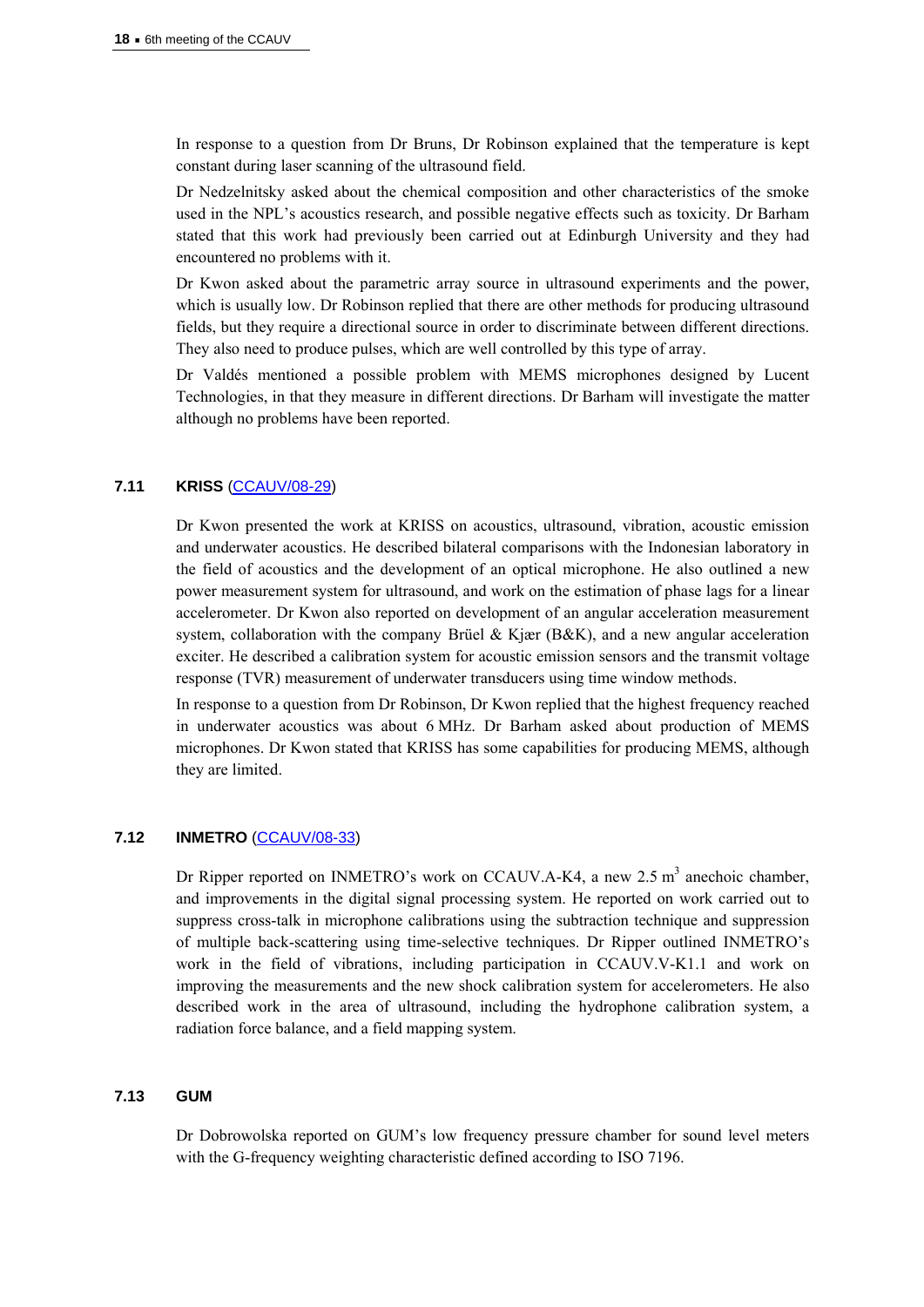## **8 RESEARCH AREAS**

## **8.1 PTB**

Dr Bruns presented recent developments in shock calibration devices at the PTB. He described a system for shock calibration devices with three different Hopkinson bars for different shock spectra and PTB's collaboration with industrial calibration laboratories. He demonstrated the model equation and its solution, identification by sine excitation measurement, identification by shock excitation measurement and the prediction of output based on identified parameters. The presentation emphasized the benefit of the model-based parameter identification (MBPI) and prediction. Dr Bruns presented conclusions on MBPI with sine and shock excitation and the advantages of MBPI for comparability of measurements.

Dr Valdés asked about the shapes of the frequency spectra used by the PTB and the SPEKTRA company, since they had different scales. Dr Bruns confirmed that although the scales are different, the shape of the spectra were as shown. Dr Usuda asked about the linearity of the system. Dr Bruns explained that an algorithm within the system carries out a fit analysis to define whether or not a linear model applies. Dr von Martens commented on shock sensitivity in peak values, noting that the standard ISO 16063-13 has one part for the time description, which is defined by the peak values, and another defined in terms of the spectra description with their uncertainties. The analysis presented did not appear to consider part 14 of the standard.

#### **8.2 VNIIFTRI** (CCAUV/08-02)

Dr Isaev presented two approaches used at VNIIFTRI for hydrophone calibrations. He talked about the problem of reflections that occur during hydrophone free-field calibrations. He mentioned the traditional approach of using tone-burst radiation with time selection (TDS) and the alternative method of complex moving weighted averaging (CMWA) of projectorhydrophone transfer impedance (TI) frequency dependence. He explained the theory of the CMWA method and the advantages that it has for attenuation of reflections.

Dr Robinson asked about the robustness of the method for more than three reflections. Dr Isaev replied that attenuation of three reflections is sufficient.

## **9 REGIONAL METROLOGY ORGANIZATIONS**

#### **9.1 JCRB**

Mr Mussio gave a report on the work of the JCRB related to the CIPM MRA, including in particular the requirements for peer reviews and demonstration of quality systems. He reported on, the 18th meeting of the JCRB, held in South Africa, and its 19th meeting, held in Ottawa, Canada. Mr Mussio provided details of the requirements for the declaration of CMCs within the CIPM MRA.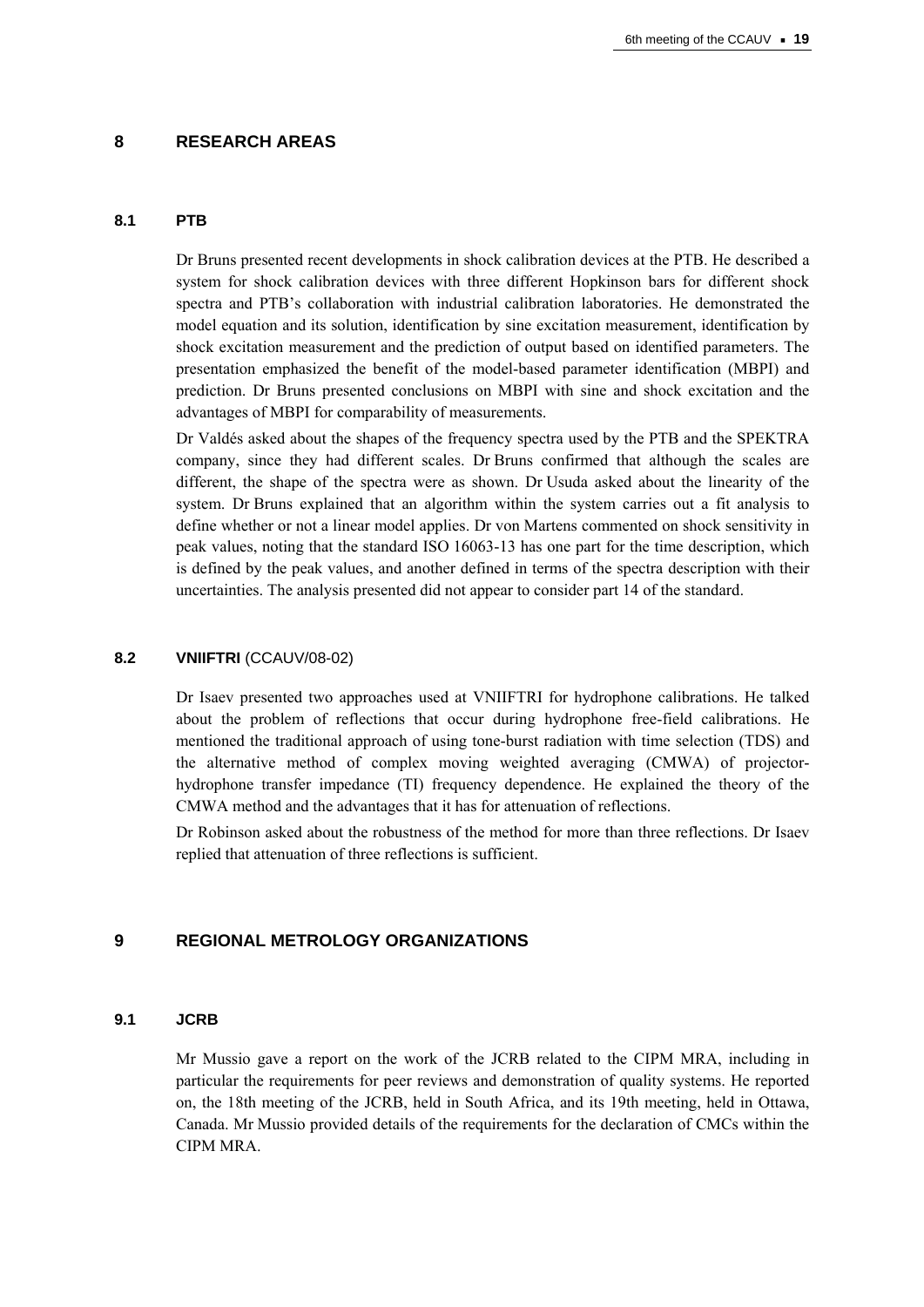He mentioned that at the JCRB meetings in May 2008 and September 2008, modifications had been made to the recommendations agreed in Wellington, New Zealand. These modifications concern the conditions for establishing traceability of CMCs to other NMIs that have CMCs already approved.

## **9.2 APMP** [\(CCAUV/08-15\)](http://www.bipm.org/cc/CCAUV/Allowed/6/CCAUV-08-15.pdf)

Dr Narang reported on the work of the APMP Technical Committee for AUV (TCAUV). He mentioned the regional comparisons: SIM.AUV.A-K1, SIM.AUV.A-K3 and SIM.AUV.A-S1 and other bilateral comparisons. He reported on the approval process for CMCs, an APMP AUV workshop on microphone calibration and, efforts to assist developing economies with a low-cost system for calibration of sound levels.

## **9.3 COOMET** [\(CCAUV/08-12\)](http://www.bipm.org/cc/CCAUV/Allowed/6/CCAUV-08-12.pdf)

Dr Pozdeeva reported on new CMCs within the COOMET region and other activities regarding the implementation of the CIPM MRA. There are two projects relating to key comparisons, COOMET.AUV.A-K1 and COOMET.AUV.V-K1, and three bilateral comparisons on sound pressure in air and water. A further two comparisons are planned, one of which is on velocity of sound in solid media.

#### **9.4 EURAMET** [\(CCAUV/08-34](http://www.bipm.org/cc/CCAUV/Allowed/6/CCAUV-08-34.pdf))

Dr Sadikoglu reported on the confirmation of EURAMET e.v. as a legal entity. He also reported the work of the EURAMET TCAUV and its sections in each field, briefly describing the 13 comparison projects, 16 cooperation projects and 3 traceability projects under way. He emphasized the importance of the cooperation projects and noted the challenges facing the TCAUV.

#### **9.5 SIM** [\(CCAUV/08-32\)](http://www.bipm.org/cc/CCAUV/Allowed/6/CCAUV-08-32.pdf)

Dr Ripper summarized the status of the SIM.AUV comparisons: A-K1, V-K1, A-S1 (pistonphones), V-S2 (low frequencies), and V-K1.1 (complex sensitivity). He also described the future comparison, V-K2. There were no requests for CMC reviews and he referred to the agreements of the last meeting. Dr Nedzelnitsky discussed the revision of the protocol for a proposed SIM.AUV.A-S2 comparison, which has not been circulated; he pointed out that NMIs could only decide on their participation after the revised protocol had been circulated.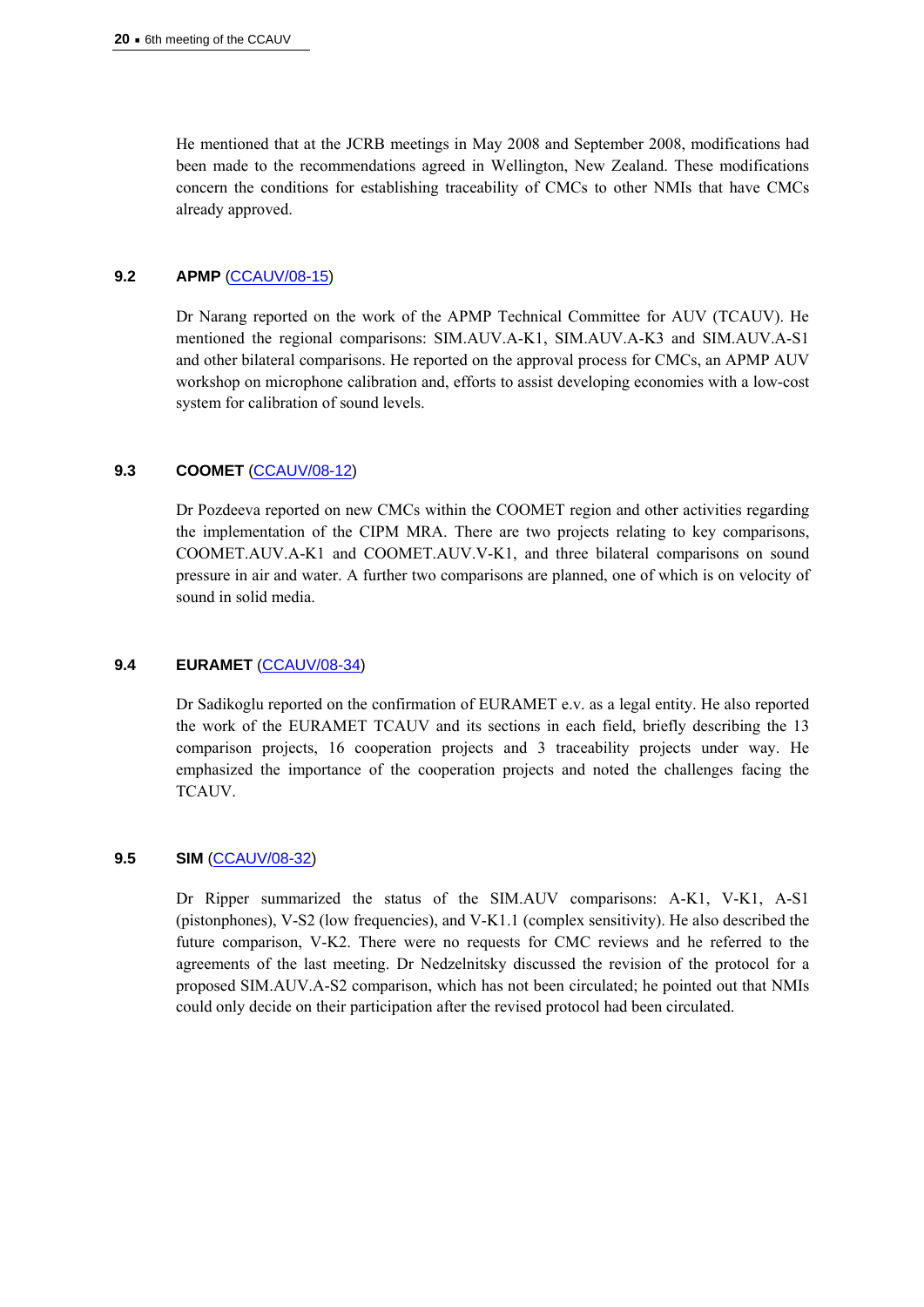#### **9.6 AFRIMETS** ([CCAUV/08-16](http://www.bipm.org/cc/CCAUV/Allowed/6/CCAUV-08-16.pdf))

Dr Veldman reported on AFRIMETS: its background, rationale, and organizational structure as the RMO of Africa. Some of the standard functions of an RMO, such as peer reviews and CMC approval had not been performed by SADCMET itself due to a lack of independent expertise; other RMOs had been used. The project TC5: "Metrology support for Small and Medium-sized Enterprises (SMEs)" had been replaced by "Metrology awareness". Dr Allisy-Roberts and Prof. Wallard explained the reasons for expanding the structure in Africa, and the precautions taken to allow an AFRIMETS vote on the JCRB. Dr Veldman emphasized that AFRIMETS is the complete RMO. Dr Allisy-Roberts agreed and mentioned that SADCMET continues to exist as a sub-region. All CMCs from the region will now be processed through AFRIMETS.

## **10 REPORTS FROM INTERNATIONAL MEETINGS**

#### **10.1 IMEKO TC 22**

Dr Bruns reported on the meeting of IMEKO TC 22 in November 2007. The meeting, which was held at Merida, Mexico, was well attended and papers were presented by I. Veldman, H. Nozato, Y.J. Huang, C. Hof, T. Usuda, G. Ripper, W.S. Cheung, A. Oota, M.I. Schiefer, S. Rushnakova, P. Rattangangkul, and T. Bruns. The presentations are available on the IMEKO TC-22 website. Dr Bruns issued a general invitation to the next IMEKO Congress, to be held in Lisbon, Portugal, from 6-11 September 2009.

#### **10.2 ACOUSTICS 08**

Dr Robinson reported on the Acoustics 08 meeting, which consisted of three conferences in one. The proceedings of the conference are available on the internet and the Acoustical Society of America (ASA) abstracts can be found on their own website at http://asa.aip.org/.

# **11 REPORTS FROM INTERNATIONAL OBSERVERS**

## **11.1 IEC TC 87, WG 6 and WG 15**

In the absence of Dr Bradfield, the IEC representative, Dr Zeqiri reported on the work of WG 6, "*High Intensity Therapeutic Ultrasound (HITU) and Focusing transducers*", and Dr Robinson reported on the work of WG 15 "*Underwater Acoustics*". Dr Robinson mentioned that a new IEC Standard had been published for underwater acoustics.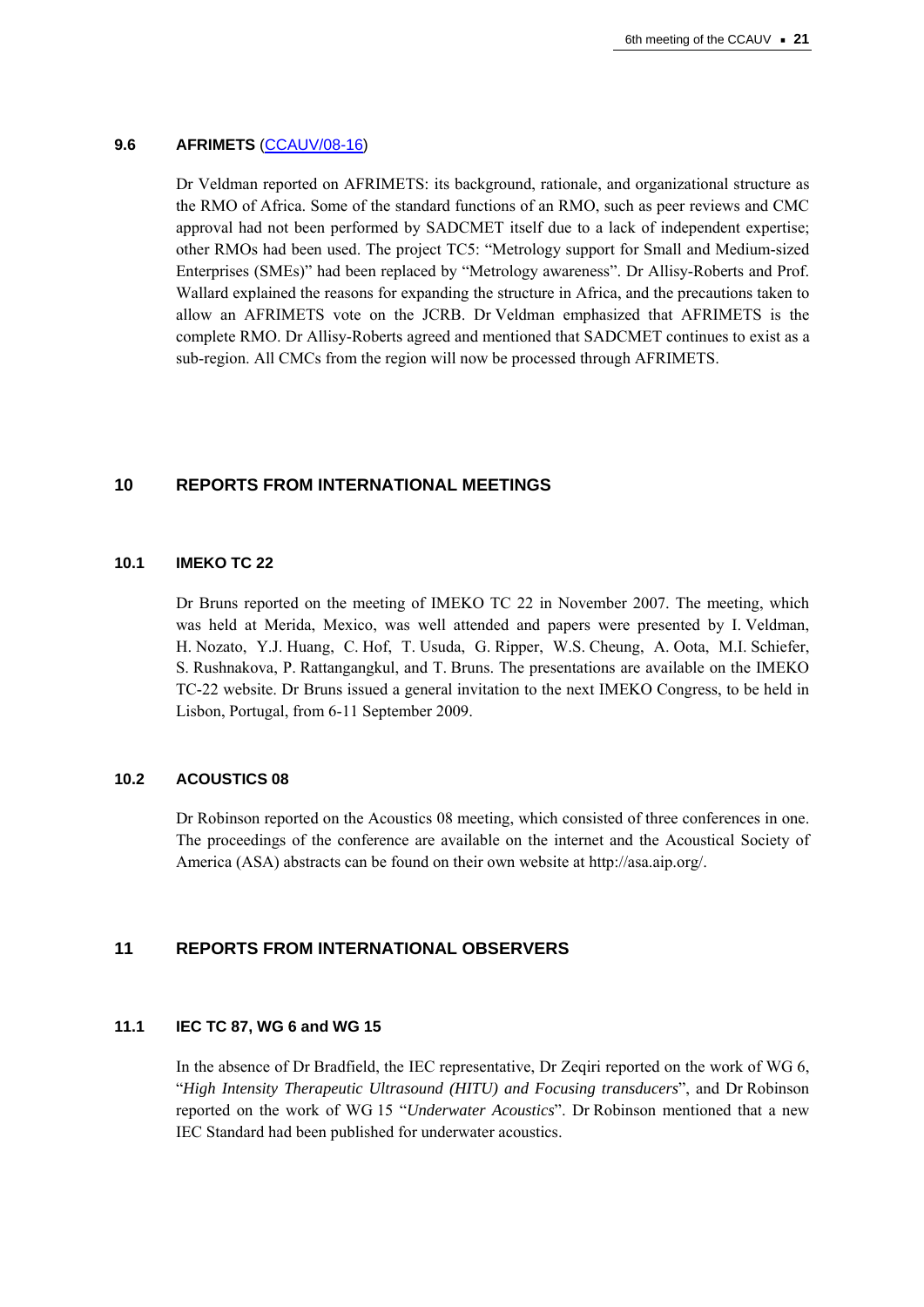## **11.2 IEC TC 29** [\(CCAUV/08-18\)](http://www.bipm.org/cc/CCAUV/Allowed/6/CCAUV-08-18.pdf)

Prof. Rasmussen reported on the work of IEC TC 29. In 2004 it was agreed that all new standards and technical documents should refer to exact base 10 frequencies. A recommendation followed that all new key comparisons should be carried out with exact base 10 frequencies. Up until now, filters and instrumentation denominated as  $3<sup>rd</sup>$  octaves, are in fact  $10<sup>th</sup>$  decades, and  $10^{th}$  decades are approximated by  $3^{rd}$  octaves.

Dr Valdés and Dr Allisy-Roberts suggested that this should be discussed and might lead to a CCAUV recommendation.

Dr Narang asked for more background. Prof. Rasmussen described the historical development of analogue filters, the  $3<sup>rd</sup>$  octaves (base 2) and the frequency gaps they allowed. Starting from 1 Hz, 1000 Hz was not a centre frequency. With base 10 filters there is no problem whatever frequency range is chosen. Dr Robinson asked about implications for the IEC *International Electrotechnical Vocabulary* (IEV). Prof. Rasmussen replied that the issue had been discussed some time ago, but nothing had been done and the vocabulary was now out of date. Dr Allisy-Roberts asked what the AUV metrology community wished to do about this. Prof. Rasmussen and Dr Nedzelnitsky believed that it would be best simply to ignore the outdated parts. Dr Allisy-Roberts suggested CCAUV collaboration with the IEC. Prof. Rasmussen commented that defining vocabulary is a very time-consuming task, particularly in some groups. Dr Robinson mentioned the existence of an 'electropedia'. Dr Nedzelnitsky pointed out that the IEC has a Technical Committee on vocabulary (IEC TC1), including a specific group for every field. The group on electro-acoustics would be the most suitable group to deal with this.

Prof. Wallard said the consensus seems to be that the vocabulary is wrong and that the BIPM and Dr Thomas could take this opportunity for the Joint Committee of Guides in Metrology to draw attention to the need to update this on the website. Prof. Rasmussen mentioned that the problem is that the vocabulary covers a very wide area and numerous fields. However, the recommendation of IEC TC 43 overlaps with the area of interest of IEC TC 29. Dr Nedzelnitsky said the most recent IEC and ISO standards cover most of the terminology needed by the CCAUV. Dr Allisy-Roberts suggested that there are two possibilities: simply to make a statement in the minutes about the issue; or draft a note or letter to the IEC and ISO TCs drawing their attention to this matter. No further action was proposed.

#### **11.3 ISO TC 108** [\(CCAUV/08-01\)](http://www.bipm.org/cc/CCAUV/Allowed/6/CCAUV-08-01.pdf)

Dr von Martens presented the work carried out by ISO TC 108 on the ISO series 16063 renumbered from 5347. He outlined the contents of the series to be published: *Methods for the calibration of vibration and shock transducers, part I "Calibration basic concepts"* that covers primary calibration, secondary calibration, calibration in severe environments and other calibration methods.

He gave a report on future projects including ISO 16063-31 *"Testing of transverse vibration sensitivity"* and ISO 16063-41 *"Calibration of laser vibrometers"*, in this case with the prerequisite of proving the applicability of the specified interferometry methods up to high frequencies of 100 kHz. This was achieved by Dr Silva-Pineda at CENAM in 2007. He stated that the two standard series of ISO TC 108 have allowed the standardization of metrology work to advance steadily.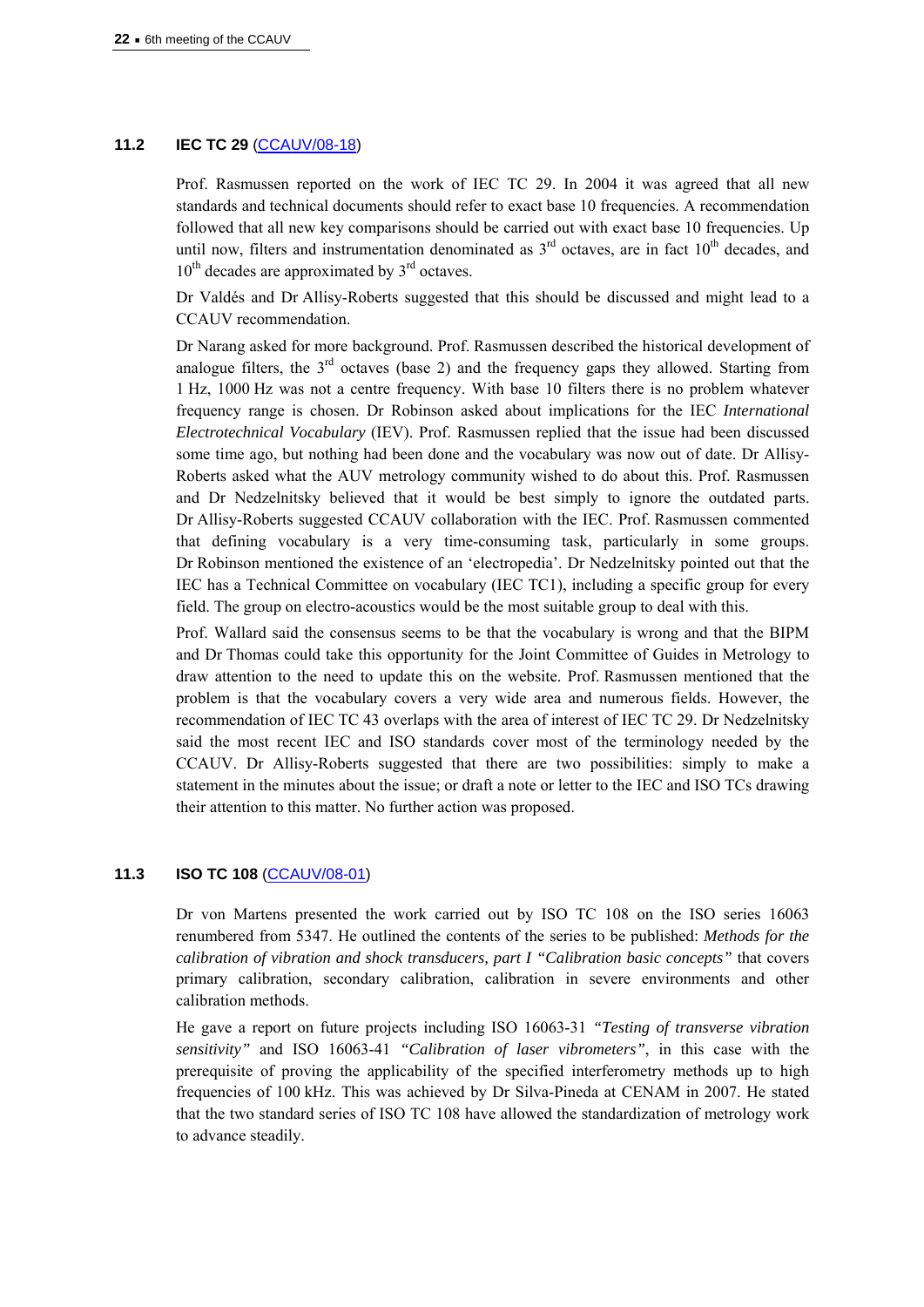Dr Sinojmeri asked how to achieve fringe counting up to 100 kHz. Dr von Martens answered that it was achieved by measuring on quarter wavelengths, as had been done by Dr Silva-Pineda, and also with other methods that are being studied. Dr Sinojmeri asked what exciter was used. Dr von Martens replied that Dr Silva-Pineda had used, among others, a piezoelectric exciter made by Beverly Payne at the former NBS. Dr von Martens recommended contacting Dr Silva-Pineda for further details.

# **12 PUBLICATIONS AND MEMBERSHIP OF THE CCAUV**

## **12.1 CAUV web pages, links and members bibliographies**

Dr Allisy-Roberts showed the information that is available on the CCAUV pages of the BIPM website, including members' bibliographies. These lists of recent publications can be found at [http://www.bipm.org/en/committees/cc/ccauv/publications\\_cc.html](http://www.bipm.org/en/committees/cc/ccauv/publications_cc.html).

## **12.2 Criteria for membership of the CCAUV**

Dr Allisy-Roberts recalled the criteria for membership of the CCAUV and emphasized the necessity of recording publications and comparisons.

#### **12.3 Proposals for new Members/Observers**

Dr Allisy-Roberts asked for proposals for new members and/or observers. Dr Valdés mentioned the possibility of involving other organizations that deal with materials metrology related to the AUV field. Dr Nedzelnitsky asked for clarification. Dr Valdés mentioned the example of testing institutions such as the BAM in Germany.

Dr Valdés and Dr Allisy-Roberts reported that the INM, Romania, has applied to be an observer. There were no objections to this application and it was agreed that the application would be presented to the CIPM by the President.

## **13 OTHER ITEMS**

#### **13.1 BIPM Workshop on Physiological Quantities and SI Units**

Prof. Wallard talked about the activities of the CCU, in cooperation with other organizations such as the ILAC, to discuss issues related to physiological quantities. The CCU is working to define which quantities are relevant to humans, their effects on the body, and what is relevant to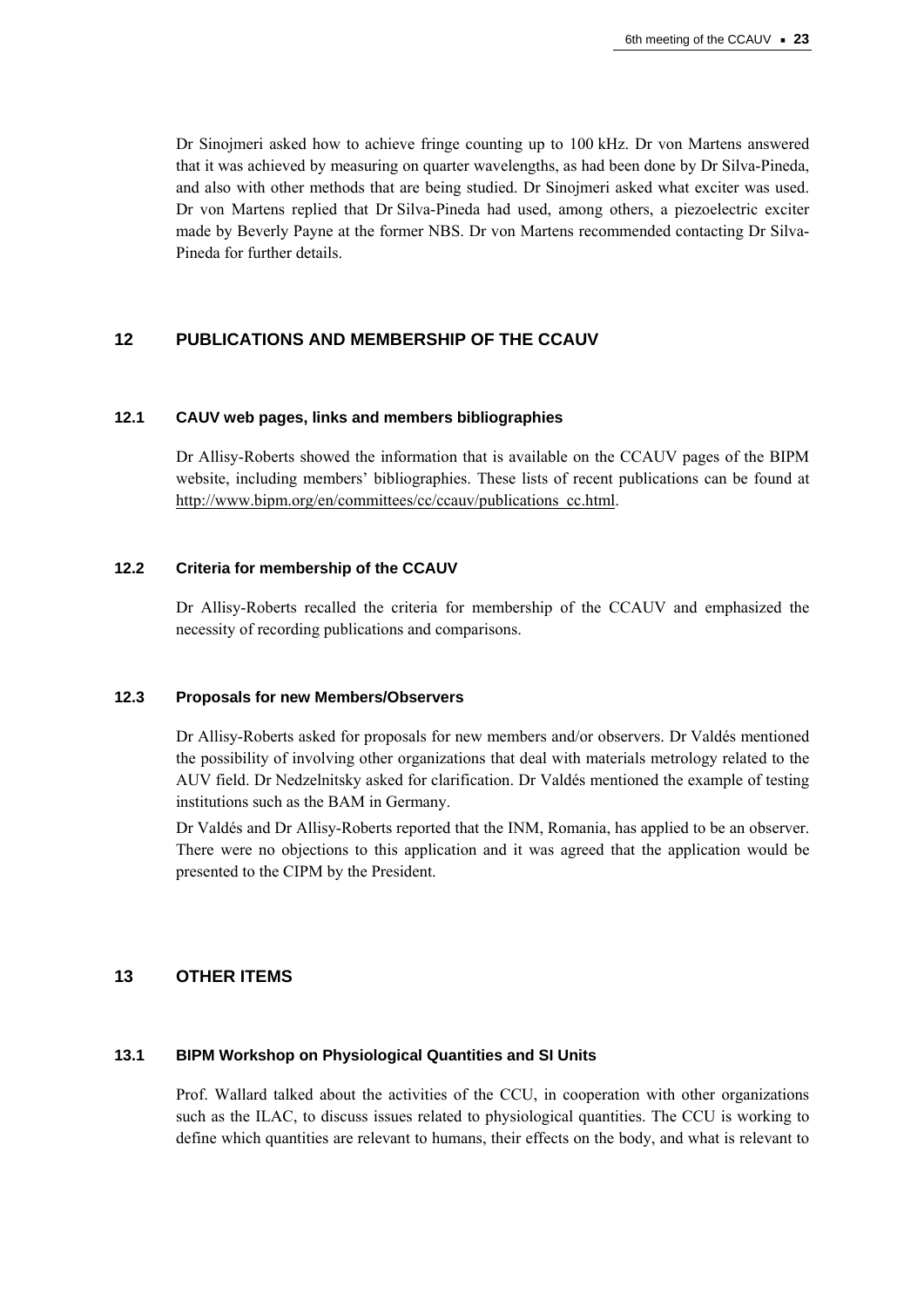metrology. The BIPM is organizing a workshop on these issues, to be held in November 2009. An invitation to nominate delegates will be sent to NMIs and relevant organizations.

## **13.2 Availability of presentations**

Dr Ripper asked about the availability of presentations that have not been uploaded to the website, such as comparisons reports. Dr Allisy-Roberts asked everybody that had presented additional material if they had any objections to the material being made available on the website. All attendees agreed to make their material available on the CCAUV's restricted-access site. Dr Allisy-Roberts will upload the available documents in PDF format. The Draft B reports will be published after their approval by the KCWG and the CCAUV.

## **13.3 Date of next meeting**

Dr Valdés will propose to the CIPM that the next meeting of the CCAUV be held in October 2010.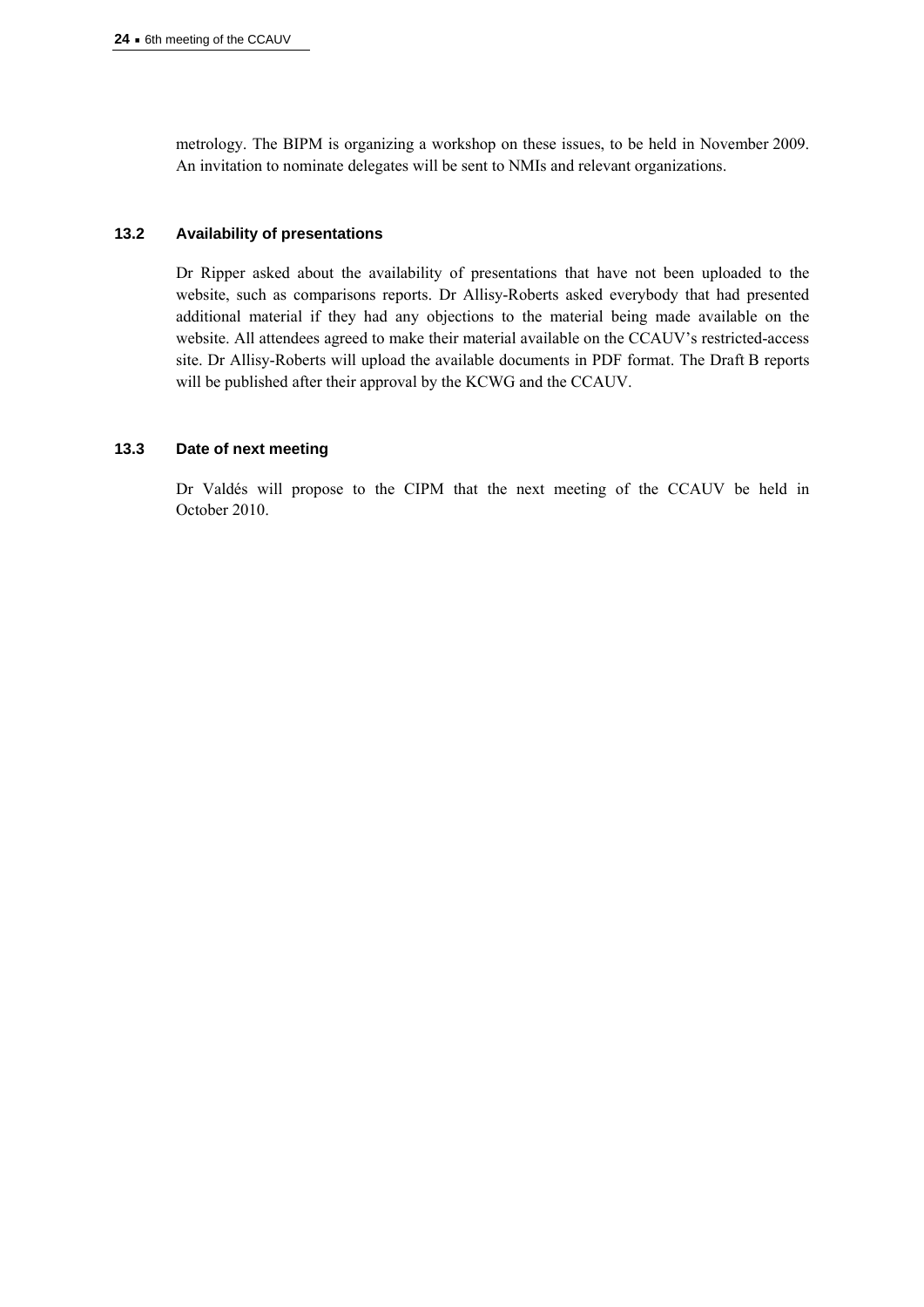# **APPENDIX 1. WORKING DOCUMENTS SUBMITTED TO THE CCAUV AT ITS 6TH MEETING**

Open working documents of the CCAUV can be obtained from the BIPM in their original version, or can be accessed on the BIPM website:

<http://www.bipm.org/cc/AllowedDocuments.jsp?cc=CCAUV>

Documents restricted to Committee members can be accessed on the [restricted-access](http://www.bipm.org/cc/CCAUV/Restricted/WorkingDocuments.jsp) CCAUV website.

Document CCAUV/

| 08-00     | Draft agenda, P.J. Allisy-Roberts, 3 pp.                                     |
|-----------|------------------------------------------------------------------------------|
| $08 - 01$ | Report of the ISO TC 108 Observer, H.-J. von Martens, 10 pp.                 |
| 08-02     | Two approaches to hydrophone free-field calibration, A.E. Isaev, 11 pp.      |
| 08-03     | Draft B Report on the CCAUV.V-K1.1 Comparison, T. Bruns, 90 pp.              |
| 08-04     | Draft B report on the EUROMET.AUV.V-K1.1 comparison - revised,               |
|           | T. Bruns, 52 pp.                                                             |
| 08-05     | Status of the COOMET.AUV.A-K1 and COOMET.AUV.A.-K1.1                         |
|           | comparisons, T. Fedtke, 2 pp.                                                |
| 08-06     | Draft B report of the COOMET.AUV.A-K1 comparison, T. Fedtke, 31 pp.          |
| 08-07     | Draft B report on bilateral comparison COOMET.AUV.A-K1.1, T. Fedtke,         |
|           | 17 pp.                                                                       |
| $08 - 08$ | Key areas of metrological importance for the CCAUV, B. Zeqiri, 2 pp.         |
| $08 - 09$ | PTB summary report, C. koch, 7 pp.                                           |
| $08 - 10$ | Status of Ultrasound Power key Comparison CCAUV.U-K3, C. Koch, 8 pp.         |
| $08 - 11$ | IEC TC Working Group 15 Report, A. Hurrell, 4 pp.                            |
| $08 - 12$ | Report of the COOMET TC AUV, V. Pozdeeva, 4 pp.                              |
| $08 - 13$ | Short report on INRiM activities in AUV, C. Guglielmone, 3 pp.               |
| $08 - 14$ | Draft B Technical report for key comparison CCAUV.A-K2, M. Sinojmeri,        |
|           | 45 pp.                                                                       |
| $08 - 15$ | Report from APMP TC AUV, P. Narang, 3 pp.                                    |
| $08 - 16$ | The Intra Africa System for Metrology, C.S. Veldman, 7 pp.                   |
| $08 - 17$ | Brief report from the NMISA, C.S. Veldman, 2 pp.                             |
| $08 - 18$ | IEC TC 29 Electroacoustics Status report, K. Rasmussen, 4 pp.                |
| $08-19$   | DPLA Short report, K. Rasmussen, 4 pp.                                       |
| $08 - 20$ | Primary metrology in France in acoustic and vibration field, J.-N. Durocher, |
|           | 5 pp.                                                                        |
| $08 - 21$ | Report on the NMIA national standards – revised, P. Narang, 2 pp.            |
| $08 - 22$ | Status Report of CENAM. Mexico to the CCAUV 2008, G. Silva-Pineda,           |
|           | 7 pp.                                                                        |